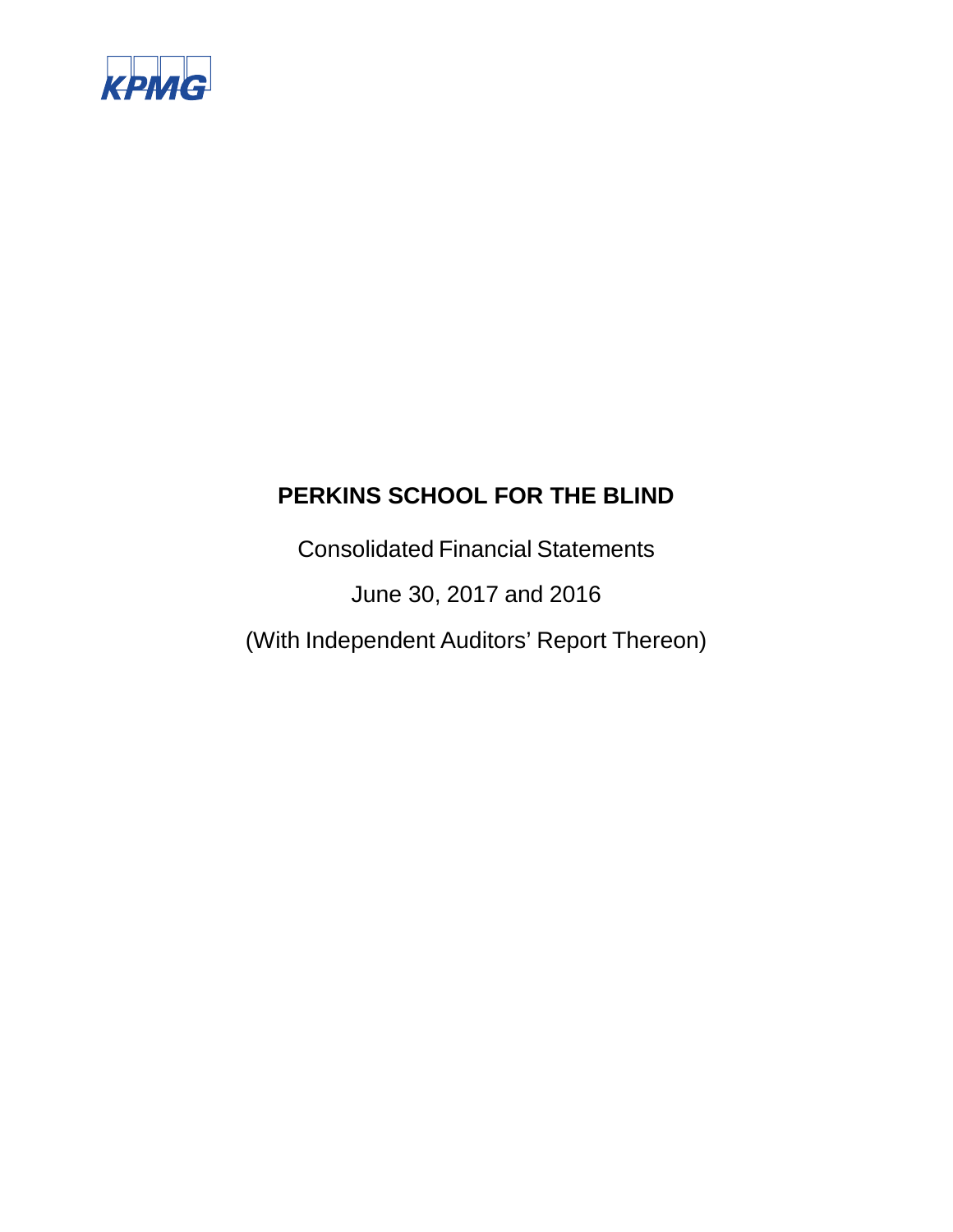June 30, 2017 and 2016

# **Table of Contents**

|                                                | Page(s)  |
|------------------------------------------------|----------|
| Independent Auditors' Report                   |          |
| <b>Consolidated Financial Statements</b>       |          |
| <b>Statements of Financial Position</b>        | 2        |
| <b>Statements of Activities</b>                | $3 - 4$  |
| <b>Statements of Functional Expenses</b>       | 5        |
| <b>Statements of Cash Flows</b>                | 6        |
| Notes to the Consolidated Financial Statements | $7 - 21$ |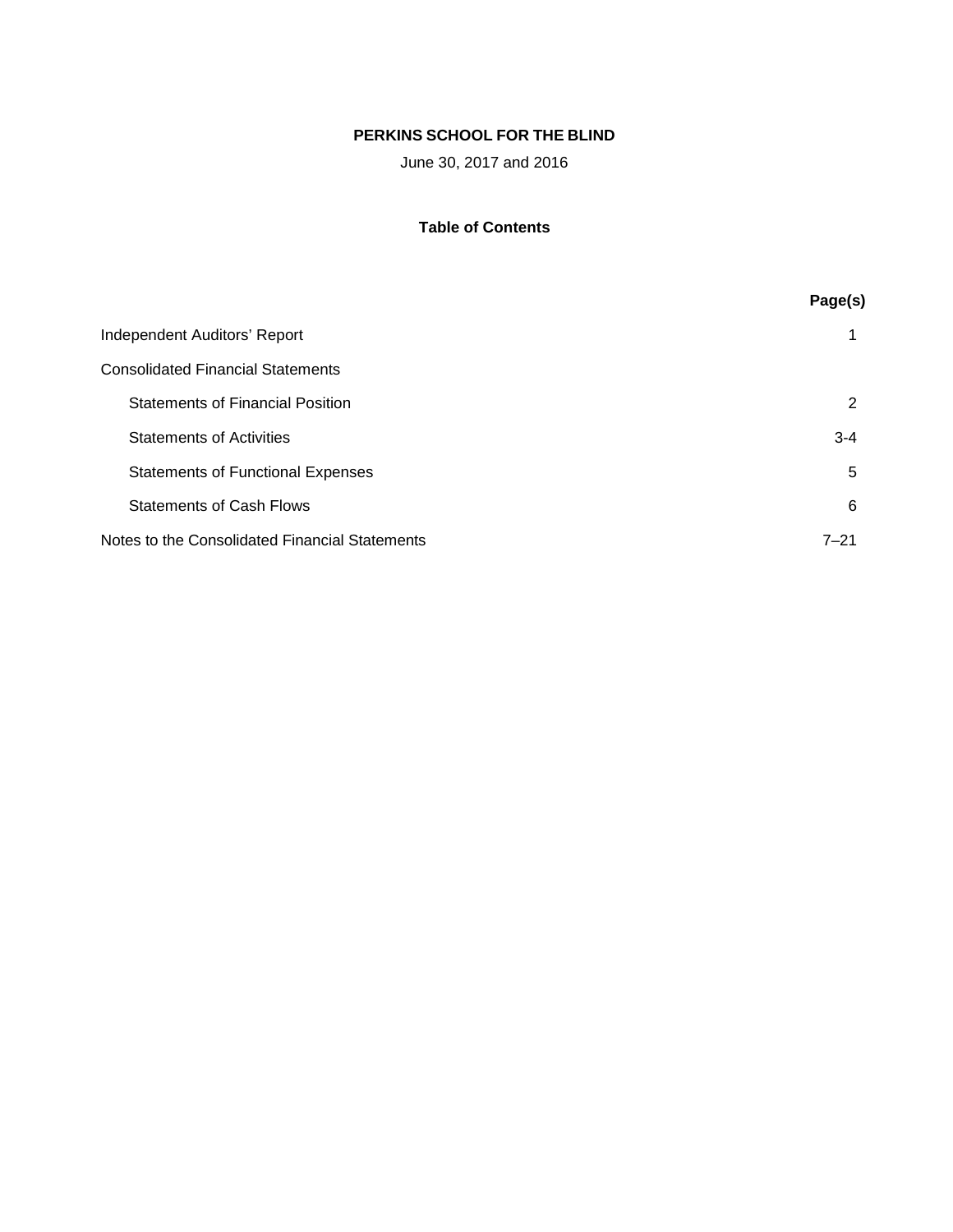

KPMG LLP Two Financial Center 60 South Street Boston, MA 02111

## **Independent Auditors' Report**

The Board of Trustees Perkins School for the Blind:

# **Report on the Financial Statements**

We have audited the accompanying consolidated financial statements of Perkins School for the Blind and its subsidiaries (the School), which comprise the consolidated statements of financial position as of June 30, 2017 and 2016, and the related consolidated statements of activities, functional expenses and cash flows for the years then ended, and the related notes to the consolidated financial statements.

# *Management's Responsibility for the Financial Statements*

Management is responsible for the preparation and fair presentation of these consolidated financial statements in accordance with U.S. generally accepted accounting principles; this includes the design, implementation, and maintenance of internal control relevant to the preparation and fair presentation of consolidated financial statements that are free from material misstatement, whether due to fraud or error.

# *Auditors' Responsibility*

Our responsibility is to express an opinion on these consolidated financial statements based on our audits. We conducted our audits in accordance with auditing standards generally accepted in the United States of America. Those standards require that we plan and perform the audits to obtain reasonable assurance about whether the consolidated financial statements are free from material misstatement.

An audit involves performing procedures to obtain audit evidence about the amounts and disclosures in the consolidated financial statements. The procedures selected depend on the auditors' judgment, including the assessment of the risks of material misstatement of the consolidated financial statements, whether due to fraud or error. In making those risk assessments, the auditor considers internal control relevant to the entity's preparation and fair presentation of the consolidated financial statements in order to design audit procedures that are appropriate in the circumstances, but not for the purpose of expressing an opinion on the effectiveness of the entity's internal control. Accordingly, we express no such opinion. An audit also includes evaluating the appropriateness of accounting policies used and the reasonableness of significant accounting estimates made by management, as well as evaluating the overall presentation of the consolidated financial statements.

We believe that the audit evidence we have obtained is sufficient and appropriate to provide a basis for our audit opinion.

#### *Opinion*

In our opinion, the consolidated financial statements referred to above present fairly, in all material respects, the consolidated financial position of the School as of June 30, 2017 and 2016, and the changes in its net assets and its cash flows for the years then ended in accordance with U.S. generally accepted accounting principles.



Boston, Massachusetts November 7, 2017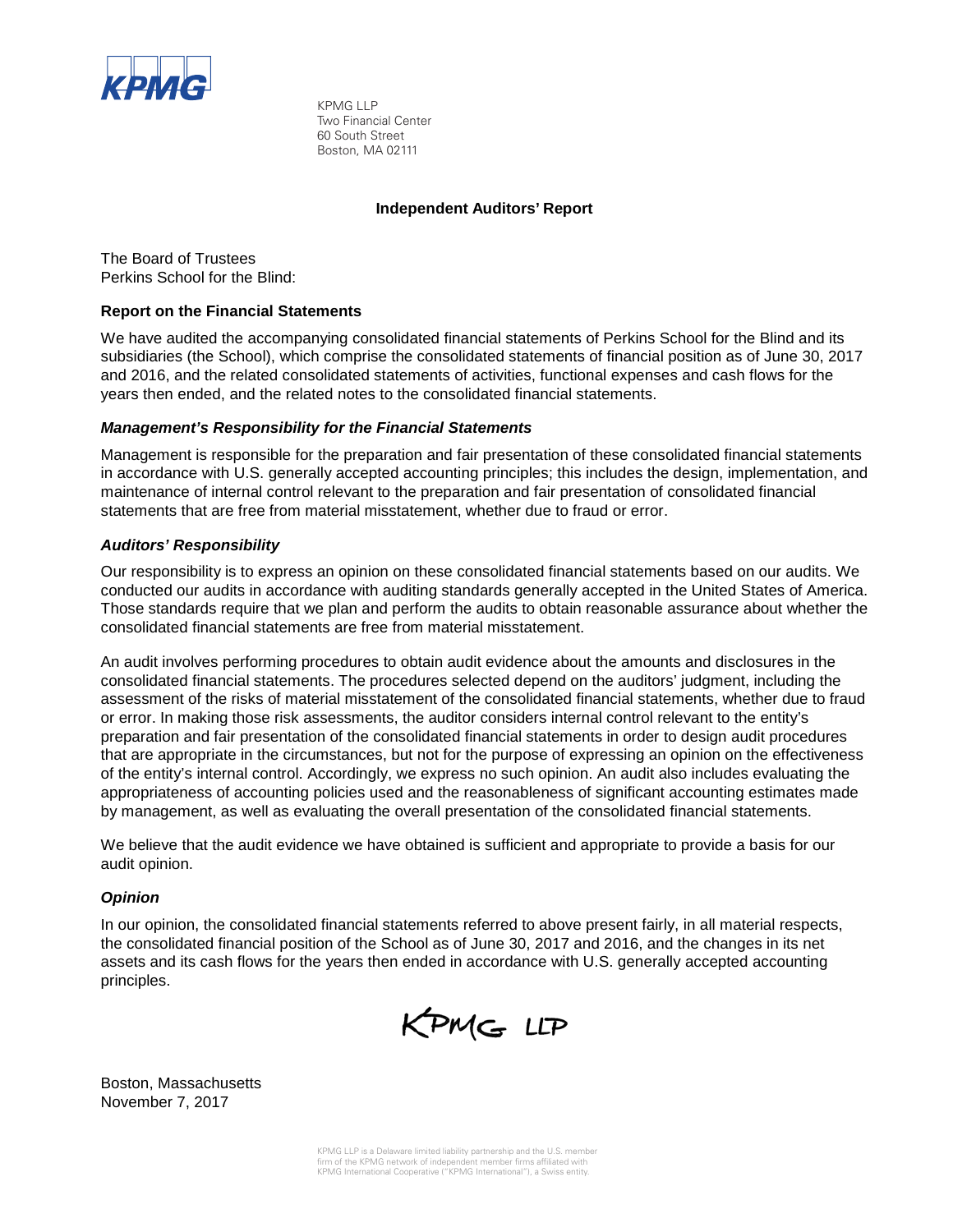# Consolidated Statements of Financial Position

June 30, 2017 and 2016

|                                                                 |    | 2017          | 2016              |
|-----------------------------------------------------------------|----|---------------|-------------------|
| <b>Assets</b>                                                   |    |               |                   |
| Cash                                                            | \$ | 4,090,978     | \$<br>3,559,950   |
| Accounts receivable, net of reserves of \$111,420 and \$165,000 |    |               |                   |
| for 2017 and 2016, respectively                                 |    | 5,507,557     | 5,468,621         |
| Grants receivable                                               |    | 1,161,779     | 1,720,329         |
| Pledges receivable, net (Note 3)                                |    | 1,415,556     | 1,615,997         |
| Prepaid expense and other assets                                |    | 1,726,502     | 1,751,613         |
| Inventory, net (Note 4)                                         |    | 3,816,850     | 4,652,130         |
| Investments (Note 5)                                            |    | 283,206,411   | 258,097,164       |
| Assets held by outside trusts (Note 2)                          |    | 9,147,644     | 8,845,718         |
| Fixed assets, net (Note 8)                                      |    | 66,846,390    | 66,722,369        |
| Total assets                                                    |    | 376,919,667   | \$<br>352,433,891 |
| <b>Liabilities and Net Assets</b>                               |    |               |                   |
| Accounts payable and accrued liabilities                        | \$ | 7,547,952     | \$<br>8,003,522   |
| Bond payable (Note 10)                                          |    | 30,749,036    | 27,427,338        |
| Asset retirement obligations                                    |    | 1,467,751     | 1,500,620         |
| <b>Total liabilities</b>                                        |    | 39,764,739    | 36,931,480        |
|                                                                 |    |               |                   |
| Unrestricted net assets                                         | \$ | 185,076,223   | \$<br>174,297,369 |
| Temporarily restricted net assets (Note 6)                      |    | 77,018,559    | 66,737,619        |
| Permanently restricted net assets (Note 6)                      |    | 75,060,146    | 74,467,423        |
| Total net assets                                                |    | 337, 154, 928 | 315,502,411       |
| Total liabilities and net assets                                | S  | 376,919,667   | \$<br>352,433,891 |
|                                                                 |    |               |                   |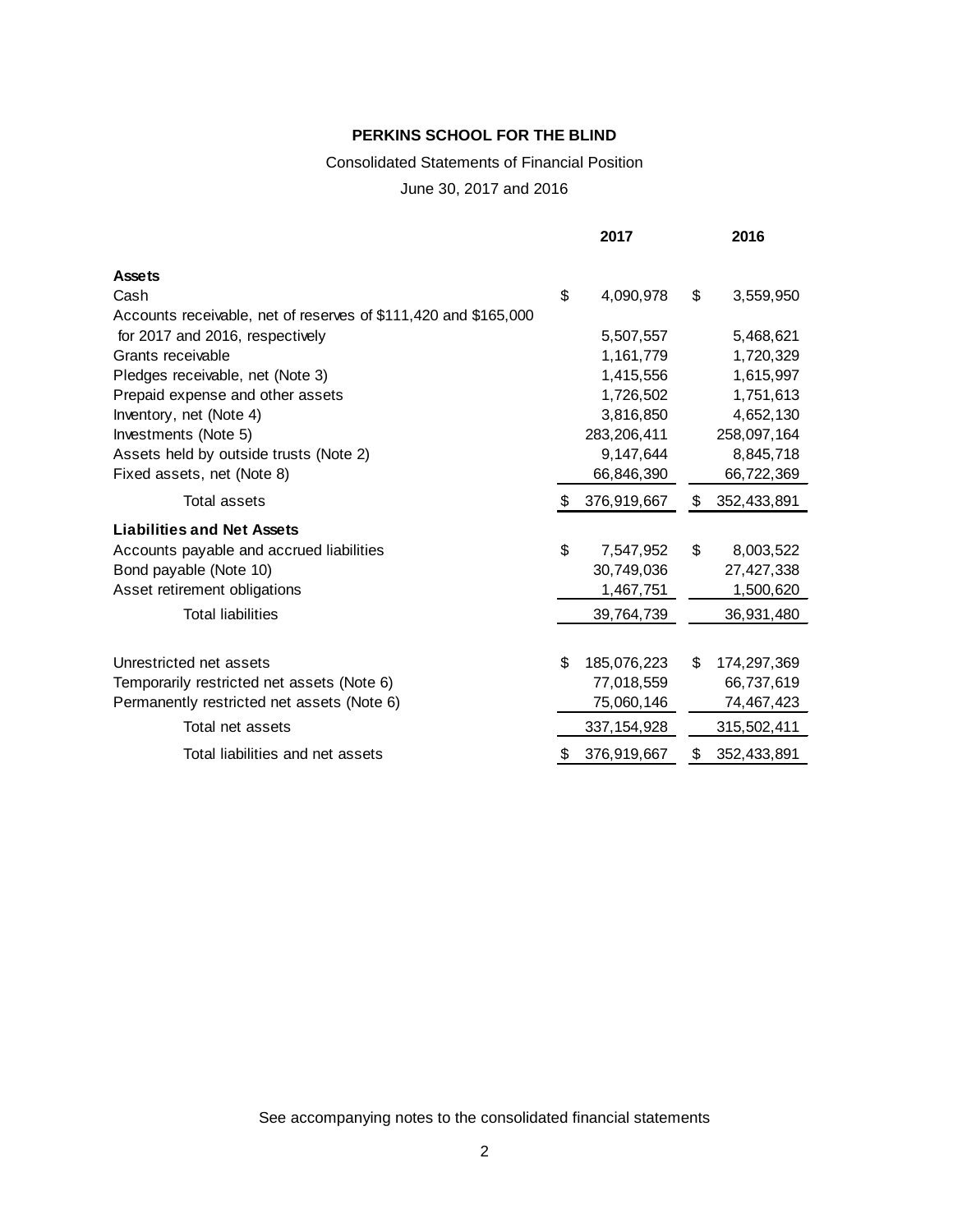#### Consolidated Statement of Activities

Year Ended June 30, 2017

|                                                     | <b>Unrestricted</b> | <b>Temporarily</b><br><b>Restricted</b> |             | Permanently<br><b>Restricted</b> |            | 2017<br><b>Total</b> |
|-----------------------------------------------------|---------------------|-----------------------------------------|-------------|----------------------------------|------------|----------------------|
| Operating                                           |                     |                                         |             |                                  |            |                      |
| Revenues and other support                          |                     |                                         |             |                                  |            |                      |
| Tuition (note 2)                                    | \$<br>30,308,171    | \$                                      |             | \$                               |            | \$<br>30,308,171     |
| Income from outside trusts                          | 359,443             |                                         |             |                                  |            | 359,443              |
| Library services                                    | 2,714,424           |                                         |             |                                  |            | 2,714,424            |
| Private grants                                      | 1,502,348           |                                         |             |                                  |            | 1,502,348            |
| Government revenue                                  | 6,900,003           |                                         |             |                                  |            | 6,900,003            |
| Annual donations                                    | 3,334,089           |                                         | 1,650,597   |                                  |            | 4,984,686            |
| Sales of materials for the blind<br>Other revenues  | 8,039,525           |                                         |             |                                  |            | 8,039,525            |
|                                                     | 1,233,598           |                                         |             |                                  |            | 1,233,598            |
| Total operating revenues                            | 54,391,601          |                                         | 1,650,597   |                                  |            | 56,042,198           |
| Endow ment return utilized in operations            | 13,993,729          |                                         |             |                                  |            | 13,993,729           |
| Net assets released from restrictions and transfers | 1,935,617           |                                         | (1,935,617) |                                  |            |                      |
| Total operating revenues and other support          | 70,320,947          |                                         | (285, 020)  |                                  |            | 70,035,927           |
| <b>Expenses</b>                                     |                     |                                         |             |                                  |            |                      |
| Program expense                                     |                     |                                         |             |                                  |            |                      |
| Educational programs                                | 38,503,512          |                                         |             |                                  |            | 38,503,512           |
| Supporting services                                 | 21,104,520          |                                         |             |                                  |            | 21,104,520           |
| Administration                                      | 10,285,384          |                                         |             |                                  |            | 10,285,384           |
| Fundraising                                         | 3,753,288           |                                         |             |                                  |            | 3,753,288            |
| Total operating expenses                            | 73,646,704          |                                         |             |                                  |            | 73,646,704           |
| Change in net assets from operating activities      | (3,325,757)         |                                         | (285, 020)  |                                  |            | (3,610,777)          |
| Nonoperating                                        |                     |                                         |             |                                  |            |                      |
| Net investment return (note 5)                      | 18,779,940          |                                         | 17,397,600  |                                  | 233,299    | 36,410,839           |
| Endow ment return utilized in operations            | (7, 123, 589)       |                                         | (6,870,140) |                                  |            | (13,993,729)         |
| Gifts and legacies                                  | 2,452,409           |                                         |             |                                  | 66,076     | 2,518,485            |
| Change in value of split interest agreements        | (4, 149)            |                                         | 38,500      |                                  | 293,348    | 327,699              |
| Change in net assets from nonoperating activities   | 14,104,611          |                                         | 10,565,960  |                                  | 592,723    | 25,263,294           |
| Total change in net assets                          | 10,778,854          |                                         | 10,280,940  |                                  | 592,723    | 21,652,517           |
| <b>Net assets</b>                                   |                     |                                         |             |                                  |            |                      |
| Beginning of year                                   | 174,297,369         |                                         | 66,737,619  |                                  | 74,467,423 | 315,502,411          |
| End of year                                         | \$<br>185,076,223   | \$                                      | 77,018,559  | \$                               | 75,060,146 | \$<br>337, 154, 928  |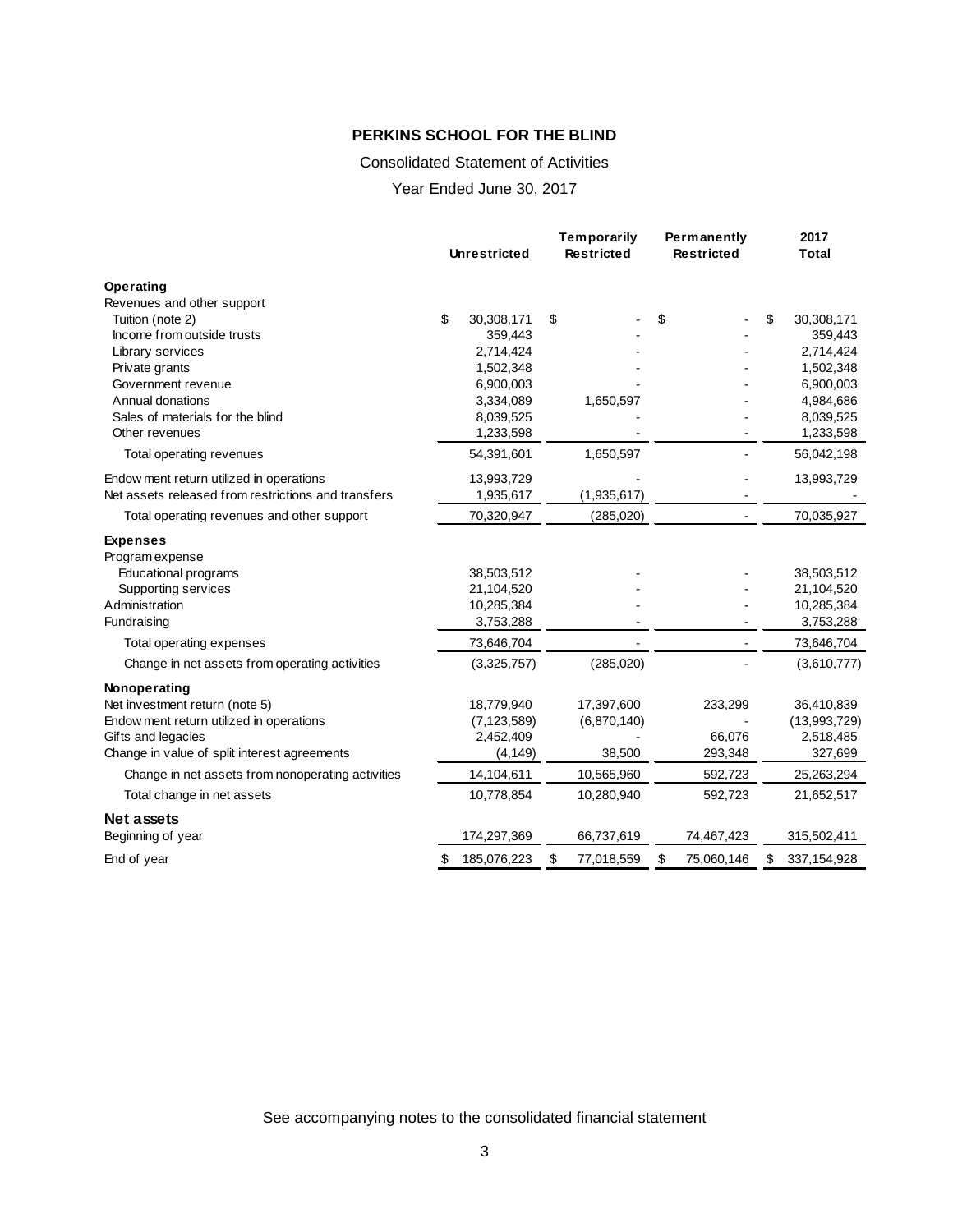#### Consolidated Statement of Activities

Year Ended June 30, 2016

|                                                     | <b>Unrestricted</b> | Temporarily<br><b>Restricted</b> |                | Permanently<br><b>Restricted</b> |            | 2016<br>Total     |
|-----------------------------------------------------|---------------------|----------------------------------|----------------|----------------------------------|------------|-------------------|
| Operating                                           |                     |                                  |                |                                  |            |                   |
| Revenues and other support                          |                     |                                  |                |                                  |            |                   |
| Tuition (note 2)                                    | \$<br>30,285,517    | \$                               |                | \$                               |            | \$<br>30,285,517  |
| Income from outside trusts                          | 429,860             |                                  |                |                                  |            | 429,860           |
| Library services                                    | 2,736,120           |                                  |                |                                  |            | 2,736,120         |
| Private grants                                      | 1,900,384           |                                  |                |                                  |            | 1,900,384         |
| Government revenue                                  | 6,335,706           |                                  |                |                                  |            | 6,335,706         |
| Annual donations                                    | 3,401,388           |                                  | 2,247,389      |                                  |            | 5,648,777         |
| Sales of materials for the blind                    | 8,293,584           |                                  |                |                                  |            | 8,293,584         |
| Other revenues                                      | 1,361,469           |                                  |                |                                  |            | 1,361,469         |
| Total operating revenues                            | 54,744,028          |                                  | 2,247,389      |                                  |            | 56,991,417        |
| Endow ment return utilized in operations            | 13,464,543          |                                  |                |                                  |            | 13,464,543        |
| Net assets released from restrictions and transfers | 2,765,377           |                                  | (2,765,377)    |                                  |            |                   |
| Total operating revenues and other support          | 70,973,948          |                                  | (517, 988)     |                                  |            | 70,455,960        |
| <b>Expenses</b>                                     |                     |                                  |                |                                  |            |                   |
| Program expense                                     |                     |                                  |                |                                  |            |                   |
| Educational programs                                | 37,833,253          |                                  |                |                                  |            | 37,833,253        |
| Supporting services                                 | 20,561,759          |                                  |                |                                  |            | 20,561,759        |
| Administration                                      | 9,914,659           |                                  |                |                                  |            | 9,914,659         |
| Fundraising                                         | 4,418,405           |                                  |                |                                  |            | 4,418,405         |
| Total operating expenses                            | 72,728,076          |                                  |                |                                  |            | 72,728,076        |
| Change in net assets from operating activities      | (1,754,128)         |                                  | (517,988)      |                                  |            | (2,272,116)       |
| Nonoperating                                        |                     |                                  |                |                                  |            |                   |
| Net investment return (note 5)                      | (4,364,740)         |                                  | (4, 187, 072)  |                                  | 71,737     | (8,480,075)       |
| Endow ment return utilized in operations            | (6,891,636)         |                                  | (6,572,907)    |                                  |            | (13, 464, 543)    |
| Gifts and legacies                                  | 727,812             |                                  |                |                                  | 66,835     | 794,647           |
| Change in value of split interest agreements        | (35, 512)           |                                  | (23, 941)      |                                  | (518,002)  | (577, 455)        |
| Change in net assets from nonoperating activities   | (10, 564, 076)      |                                  | (10,783,920)   |                                  | (379, 430) | (21, 727, 426)    |
| Total change in net assets                          | (12, 318, 204)      |                                  | (11, 301, 908) |                                  | (379, 430) | (23,999,542)      |
| Net assets                                          |                     |                                  |                |                                  |            |                   |
| Beginning of year                                   | 186,615,573         |                                  | 78,039,527     |                                  | 74,846,853 | 339,501,953       |
| End of year                                         | \$<br>174,297,369   | \$                               | 66,737,619     | \$                               | 74,467,423 | \$<br>315,502,411 |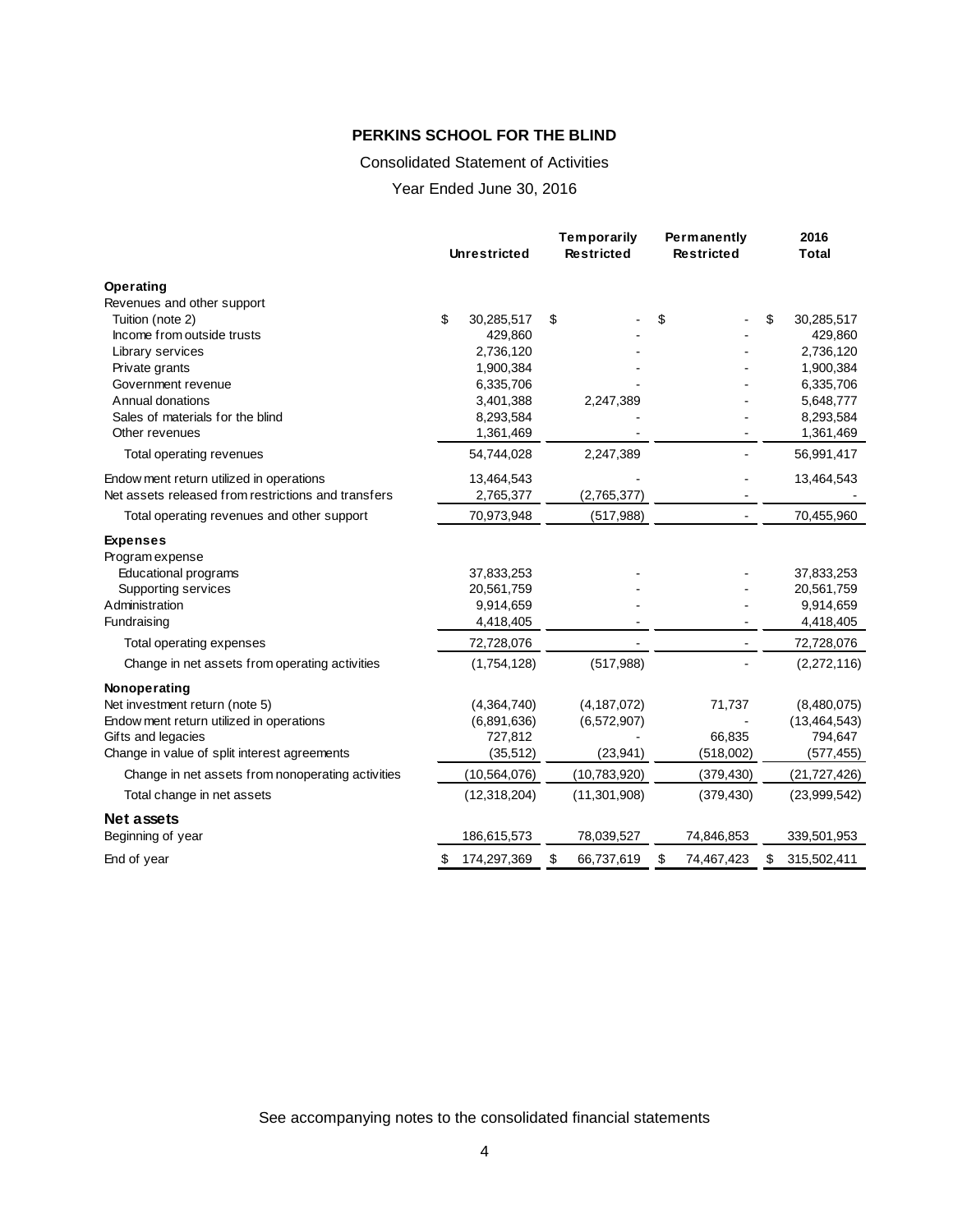# Consolidated Statements of Functional Expenses Years Ended June 30, 2017 and 2016

|                                          | Program        |                       |                    | 2017             |
|------------------------------------------|----------------|-----------------------|--------------------|------------------|
| Year End June 30, 2017                   | <b>Expense</b> | <b>Administration</b> | <b>Fundraising</b> | Total            |
| Employee Compensation & Related Benefits | 37, 152, 427   | 6,055,957             | 2,091,348          | 45,299,732       |
| Occupancy                                | 4,175,005      | 493,586               | 309.919            | 4,978,510        |
| Other Programs/Operating Expenses        | 9,988,315      | 359,385               | 213,028            | 10,560,728       |
| Subcontract Expense                      | 855,440        |                       |                    | 855,440          |
| Direct Administrative Expense            | 3,028,124      | 2,776,416             | 1,080,356          | 6,884,896        |
| Other Expense                            | 12.000         | 10.000                |                    | 22,000           |
| Depreciation                             | 4,396,721      | 590,040               | 58,637             | 5,045,398        |
| <b>Total Expense</b>                     | 59,608,032     | 10,285,384            | 3,753,288          | \$<br>73,646,704 |

|                                          | Program        |           |                       |                    | 2016             |
|------------------------------------------|----------------|-----------|-----------------------|--------------------|------------------|
| Year End June 30, 2016                   | <b>Expense</b> |           | <b>Administration</b> | <b>Fundraising</b> | Total            |
| Employee Compensation & Related Benefits | 36.455.960     |           | 5,958,872             | 2.307.695          | 44,722,527       |
| Occupancy                                |                | 3,344,036 | 698.911               | 261.948            | 4,304,895        |
| Other Programs/Operating Expenses        |                | 9,923,611 | 319.989               | 261.640            | 10,505,240       |
| Subcontract Expense                      |                | 793.949   | -                     |                    | 793,949          |
| Direct Administrative Expense            |                | 3,309,598 | 2,412,582             | 1,158,054          | 6,880,234        |
| Other Expense                            |                | 162.872   | 7.871                 | 375,133            | 545.876          |
| Depreciation                             |                | 4,404,986 | 516,434               | 53,935             | 4,975,355        |
| <b>Total Expense</b>                     | 58,395,012     |           | 9,914,659             | 4,418,405          | \$<br>72,728,076 |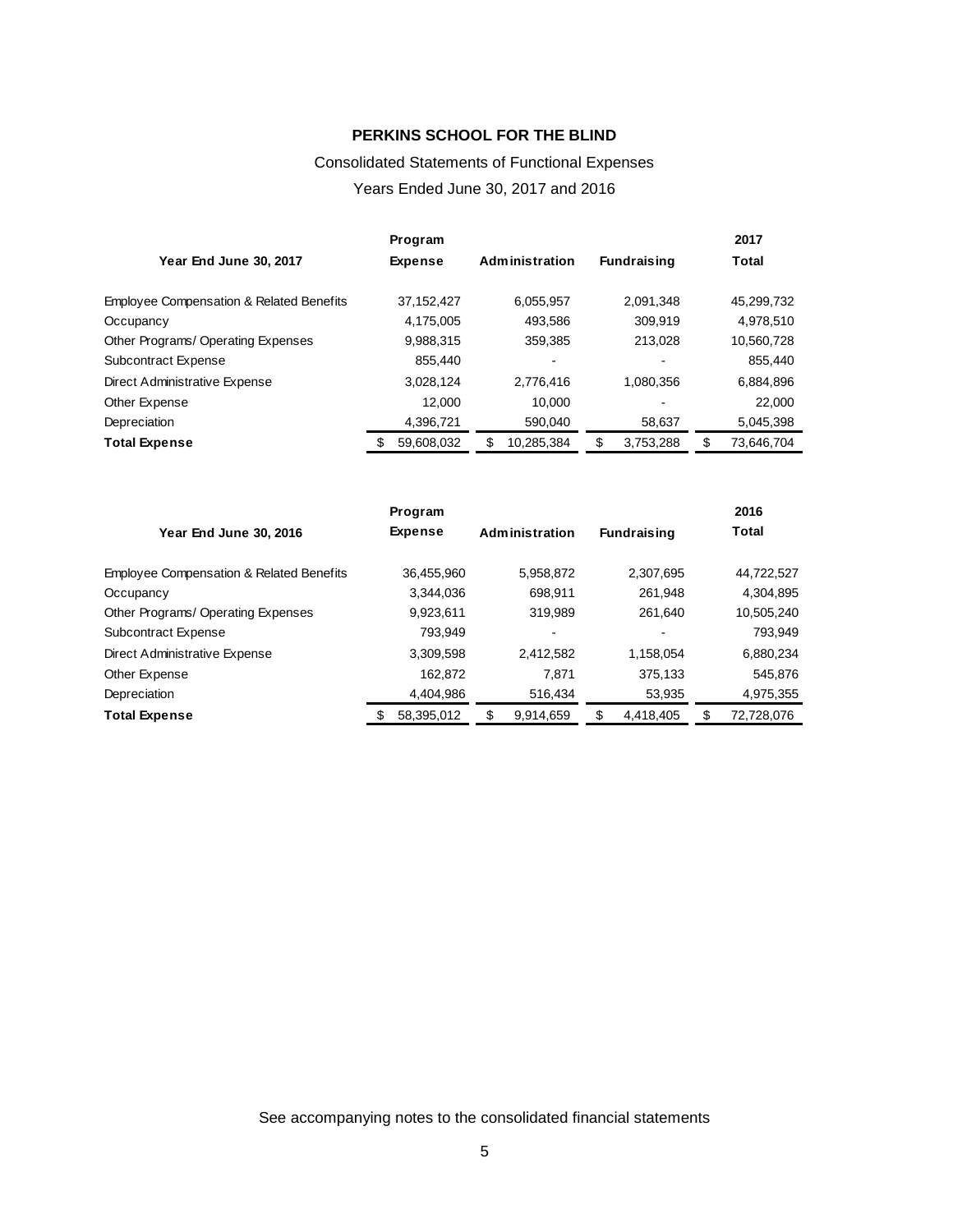Consolidated Statements of Cash Flows

Years Ended June 30, 2017 and 2016

|                                                            | 2017             | 2016               |
|------------------------------------------------------------|------------------|--------------------|
| Cash flows from operating activities                       |                  |                    |
| Change in net assets                                       | \$<br>21,652,517 | \$<br>(23,999,542) |
| Adjustments to reconcile change in net assets to           |                  |                    |
| net cash used in operations                                |                  |                    |
| Depreciation expense                                       | 5,045,398        | 4,975,355          |
| Contributed securities                                     | (212,996)        | (219,069)          |
| Contributions restricted for long-term investment          | (66,076)         | (66, 835)          |
| Interest and dividends restricted for long-term investment | (17, 778)        | (19, 594)          |
| Realized investment gains                                  | (3,795,007)      | (4,960,206)        |
| Unrealized investment (gains) losses                       | (31, 150, 327)   | 14,999,882         |
| Change in value of assets held by outside trusts           | (331, 849)       | 532,802            |
| Change in operating assets and liabilities:                |                  |                    |
| Accounts receivable                                        | (38, 936)        | (338, 502)         |
| Grants receivable                                          | 558,550          | 379,108            |
| Pledges receivable                                         | 200,441          | 789,086            |
| Prepaid expenses and other assets                          | 25,111           | (18,999)           |
| Inventory                                                  | 835,280          | (27, 762)          |
| Accounts payable and accrued liabilities                   | (500, 940)       | 76,850             |
| Asset retirement obligations                               | (32, 869)        | (120, 665)         |
| Net cash used in operating activities                      | (7,829,481)      | (8,018,091)        |
| Cash flows from investing activities                       |                  |                    |
| Purchases of fixed assets                                  | (5,013,226)      | (2, 136, 772)      |
| Proceeds from sales of investments                         | 71,714,051       | 72,972,991         |
| Purchases of investments                                   | (61, 664, 968)   | (65, 224, 486)     |
| Net cash provided by investing activities                  | 5,035,857        | 5,611,733          |
| Cash flows from financing activities                       |                  |                    |
| Contributions restricted for long-term investment          | 66,076           | 66,835             |
| Interest and dividends restricted for long-term investment | 17,778           | 19,594             |
| Annuity payments                                           | (110, 823)       | (128, 544)         |
| Proceeds from debt issuance                                | 4,100,000        |                    |
| Payments of debt                                           | (778, 302)       | (521, 137)         |
| Proceeds from outside trust distribution                   | 29,923           | 3,410,300          |
| Net cash provided by financing activities                  | 3,324,652        | 2,847,048          |
| Net increase in cash                                       | 531,028          | 440,690            |
| Cash                                                       |                  |                    |
| Beginning of year                                          | 3,559,950        | 3,119,260          |
| End of year                                                | \$<br>4,090,978  | \$<br>3,559,950    |
| Supplemental data                                          |                  |                    |
| Interest paid                                              | \$<br>817,093    | \$<br>781,247      |
| Change in accounts payable attributable to fixed assets    | 156,193          | (51, 406)          |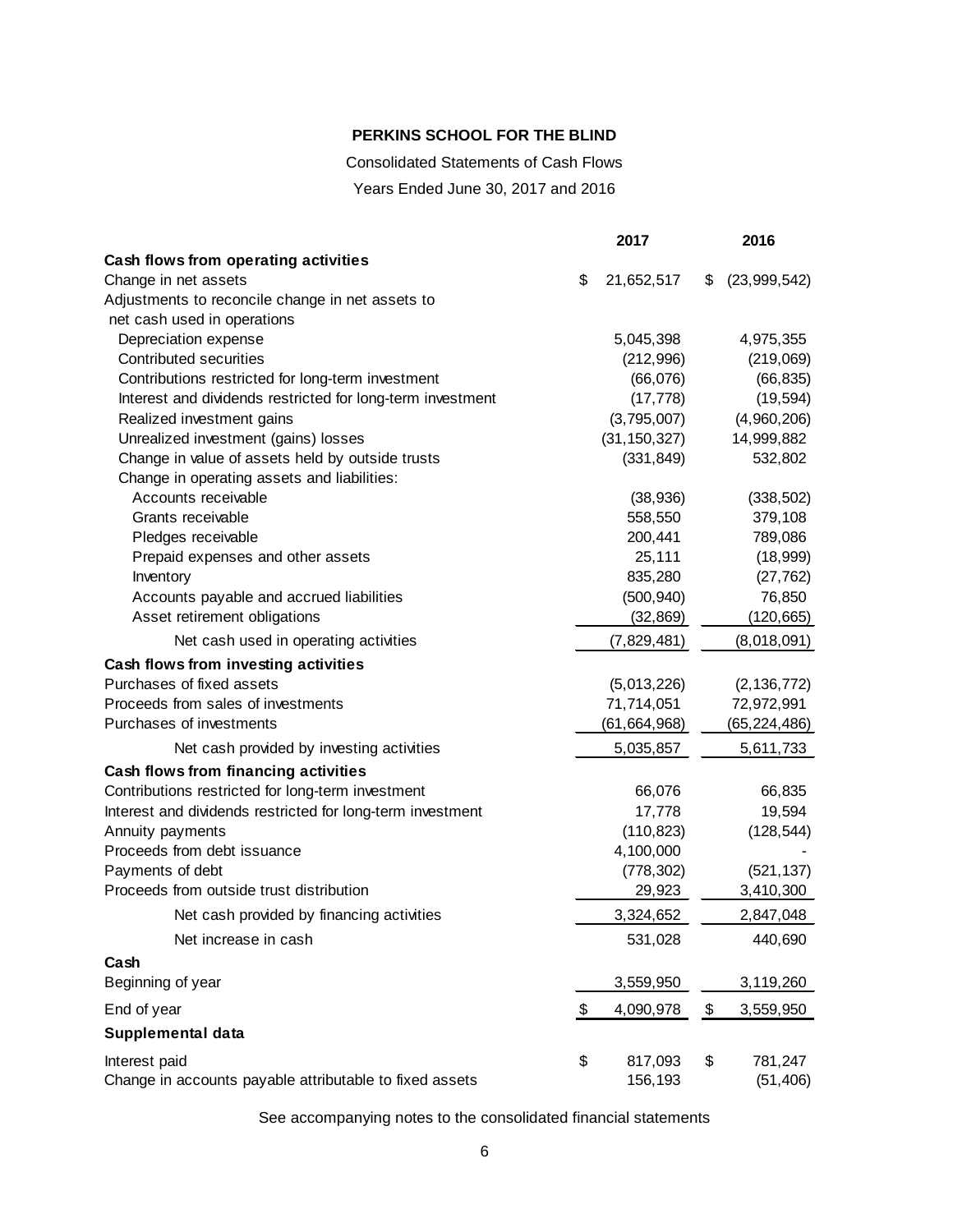Notes to the Consolidated Financial Statements

June 30, 2017 and 2016

#### **(1) Organization**

Perkins School for the Blind (the "School") provides educational programs, services, and products to individuals who are blind, deafblind or multi-impaired, and their parents and teachers. These services include the manufacture and distribution of educational products for individuals who are blind, deafblind or multi-impaired. This manufacture and distribution of educational products is an integral part of the School's operations. The School's consolidated financial statements include two separate subsidiaries, referred to in Notes 12 and 13, respectively: The John Milton Society for the Blind and the Kilimanjaro Blind Trust, Inc. All significant intercompany transactions and balances have been eliminated in consolidation.

## **(2) Summary of Significant Accounting Policies**

#### *(a) Basis of Presentation*

The consolidated financial statements have been prepared on the accrual basis of accounting in accordance with U.S. generally accepted accounting principles and present net assets and revenues, expenses, and gains and losses based on the existence or absence of donor-imposed restrictions. Accordingly, net assets and changes in net assets are classified as follows:

#### *Unrestricted*

Net assets that are not subject to donor-imposed stipulations and available for general operations of the School. Unrestricted net assets may be designated for specific purposes by action of the Board of Trustees, including to function as endowment.

#### *Temporarily Restricted*

Net assets subject to donor-imposed stipulations as to the timing of their availability or use for a particular purpose. Investment returns on donor-restricted endowment funds are classified as changes in temporarily restricted net assets and are generally available for appropriation to support operational needs in accordance with the School's endowment spending guideline and any restrictions on use imposed by donors.

#### *Permanently Restricted*

Net assets subject to donor-imposed stipulations that they be maintained permanently by the School. The School classifies the following portions of donor-restricted endowment funds as permanently restricted net assets: (a) the original value of assets contributed to permanently restricted net assets, (b) subsequent contributions to such funds valued at the date of contribution, and (c) reinvested earnings on permanent endowment when specified by the donor.

#### *(b) Revenues*

Revenues are reported as increases in unrestricted net assets unless their use is limited by donorimposed restrictions or by law, in which case they are reported as increases in temporarily or permanently restricted net assets. Expirations of temporary restrictions are reflected in the statement of activities as net assets released from restrictions. Net realized gains (losses) from the sale or other disposition of investments and the change in unrealized appreciation (depreciation) of investments are reported as revenue in unrestricted net assets, unless use of these gains is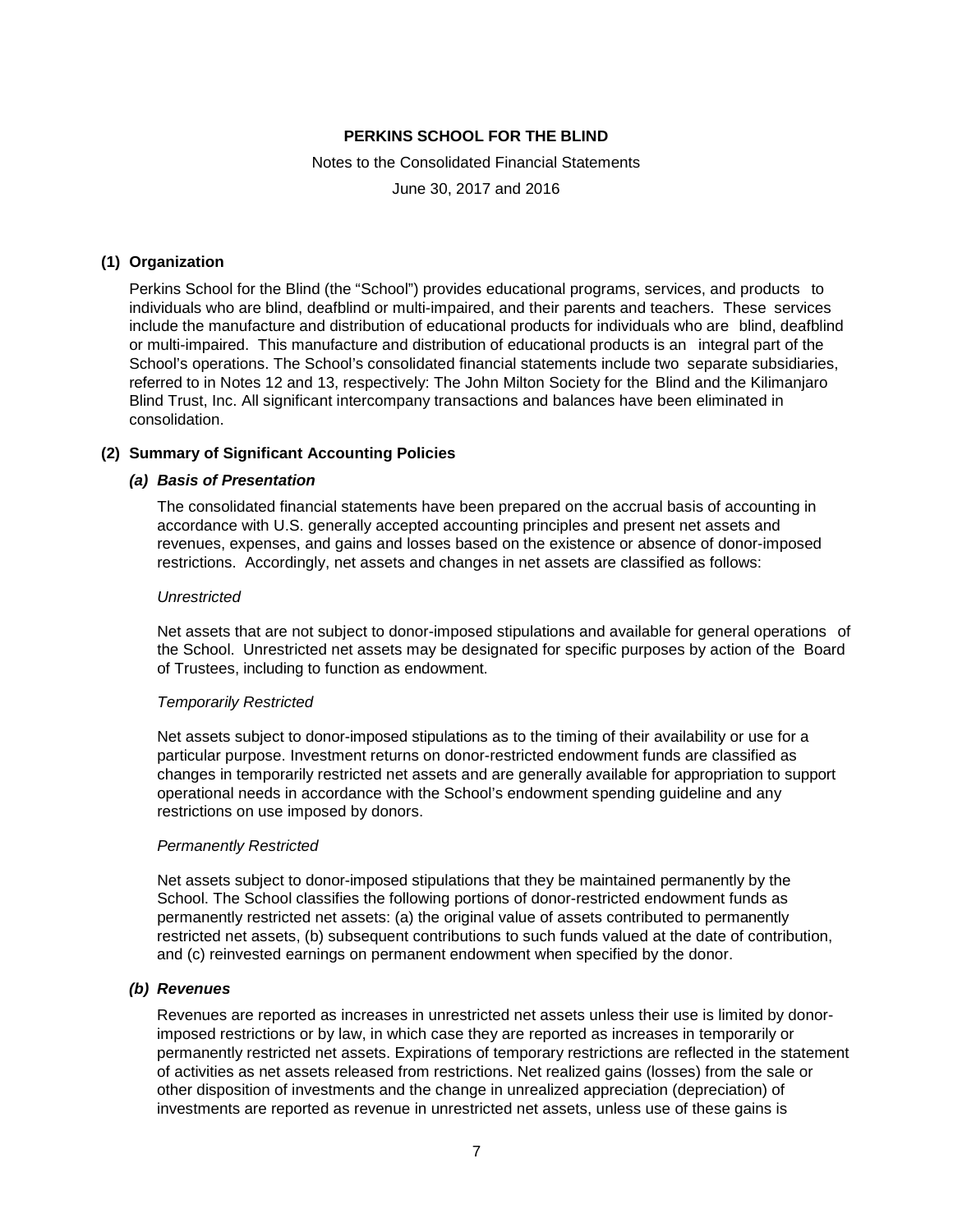Notes to the Consolidated Financial Statements

June 30, 2017 and 2016

restricted by donor-imposed stipulations or by law. Expenses are reported as decreases in unrestricted net assets.

Contributions, including assets held by outside trusts and unconditional pledges, are recognized as revenues in the period received. Conditional promises to give are not recorded until they become unconditional, that is when the conditions on which they depend are substantially met.

Contributions of land, buildings and equipment without donor stipulations concerning the use of such long-lived assets are reported as unrestricted revenues. Contributions of cash or other assets which a donor has stipulated be used to acquire land, building and equipment are reported as temporarily restricted revenues. The temporary restrictions are considered to be released at the time such long-lived assets are placed in service.

Revenues associated with contracts and grants are recognized as the related expenses are incurred. Expenses consist of direct costs incurred and related indirect costs as reimbursed under the terms and conditions of such agreements.

#### **Donated Services**

Revenues and expenses include the value of donated services which otherwise would have been performed by salaried personnel. The total donated services were valued at \$591,484 and \$593,237 in 2017 and 2016, respectively, and are classified as unrestricted revenue.

#### **Tuition Revenue**

The School receives tuition revenue from state and local agencies including cities and towns in the Commonwealth of Massachusetts, based on established rates. These cities and towns are partially dependent on the Commonwealth of Massachusetts to provide sufficient local aid to assist them in supporting such educational programs. Tuition revenue is received from the following sources:

|                              | 2017 |            | 2016       |
|------------------------------|------|------------|------------|
| Massachusetts local agencies |      | 22.184.876 | 20,653,482 |
| Out of state agencies        |      | 7.572.896  | 9,474,786  |
| Private payers               |      | 550,399    | 157,249    |
| Tuition revenue              |      | 30,308,171 | 30,285,517 |

The School defines tuition revenue as the funds earned for providing educational and other services to students who attend the School. Evidence of these arrangements exists in the form of signed contracts that the School has with each student's city/town and State agency. Services are considered rendered each day the student attends school. The School is allowed to consider services rendered even on days when students are absent, up to twenty school days in a row. After twenty school days, the School can no longer consider services rendered from that point forward until the student returns to school, at which point the School can resume considering services provided. The School's price to the student is determined in accordance with the daily rates set each year by the Massachusetts Operational Services Division (MA OSD). In some instances, the School has certain partial day rates or individualized extended day rates approved by the MA OSD and these rates are in the aforementioned contract with the student's city/town and State agency.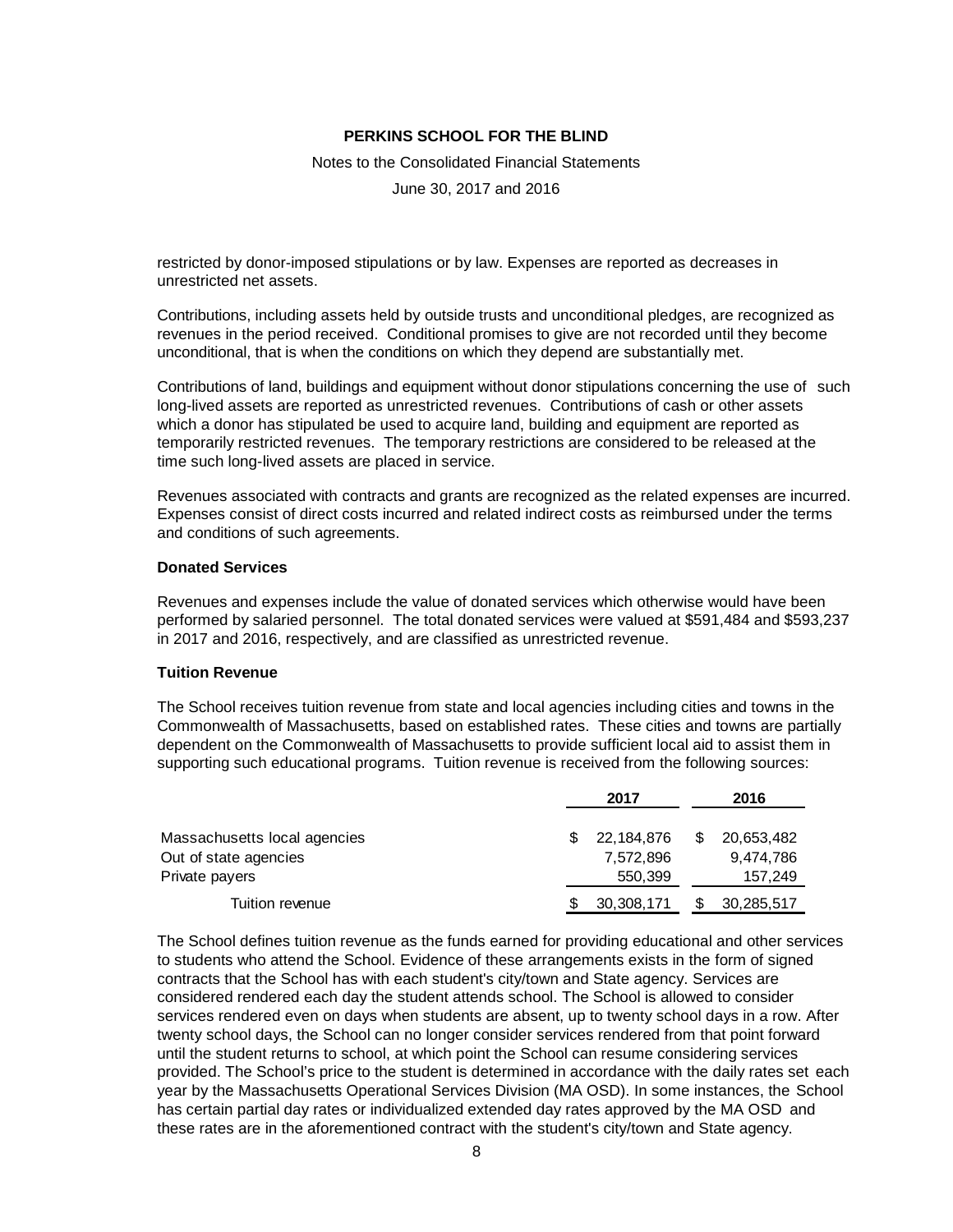Notes to the Consolidated Financial Statements

June 30, 2017 and 2016

#### *(c) Expenses*

Educational program expenses include expenses for education and services to individuals who are blind, deafblind or multi-impaired, severely impaired, early intervention and their parents and teachers. Supporting services expenses include expenses for the manufacture and distribution of educational products as well as for the library, outreach services, and certain grant expenses.

#### *(d) Functional Allocation of Expenses*

The School uses several different methods to allocate costs to its programs, administrative, supporting services and fundraising functions. Time and expense reports and after-the-fact determinations of effort are used to distribute salary and wage expenses. Other expenses are allocated using one of the following bases: salary and wages; student full-time equivalents; square footage, or some other appropriate base.

#### *(e) Nonoperating Activities*

The consolidated statements of activities report the changes in net assets from operating and nonoperating activities. Nonoperating activities include gifts and legacies, net investment income, an offset for endowment return appropriated for operating activities, changes in value of split interests, and other nonoperating revenues during the year if applicable. Nonoperating activities are classified as unrestricted, temporarily restricted or permanently restricted. Subsequently, as applicable restrictions are met, they are reclassified into unrestricted net assets as net assets released from restrictions on the consolidated statements of activities.

#### *(f) Cash and Cash Equivalents*

The School maintains its cash at one financial institution. The School maintains its cash in deposit accounts which, at times, may exceed federally insured limits. The School has not experienced any losses in such accounts. The School believes it is not exposed to any significant credit risk on cash. Cash equivalents consist of short-term highly liquid investments with maturities of 90 days or less at date of purchase and are included in investments in the consolidated statements of financial position.

#### *(g) Fixed Assets*

Fixed assets are recorded at cost if purchased or constructed, or at fair market or appraised value on the date of donation in the case of gifts. The School has not valued its land holdings. Land is not expected to be disposed of for financial gain and therefore is not capitalized.

Depreciation expense is computed on the straight-line basis using the following useful lives:

| Automobiles                  | 5 years       |
|------------------------------|---------------|
| Furniture and equipment      | 3–7 years     |
| Machinery and equipment      | 10 years      |
| <b>Building improvements</b> | 20 years      |
| <b>Building</b>              | 27.5–40 years |

Maintenance and repairs are expensed as incurred, and improvements are capitalized. When assets are retired or disposed of, the cost and accumulated depreciation thereon are removed from the accounts, and gains or losses are included in operations.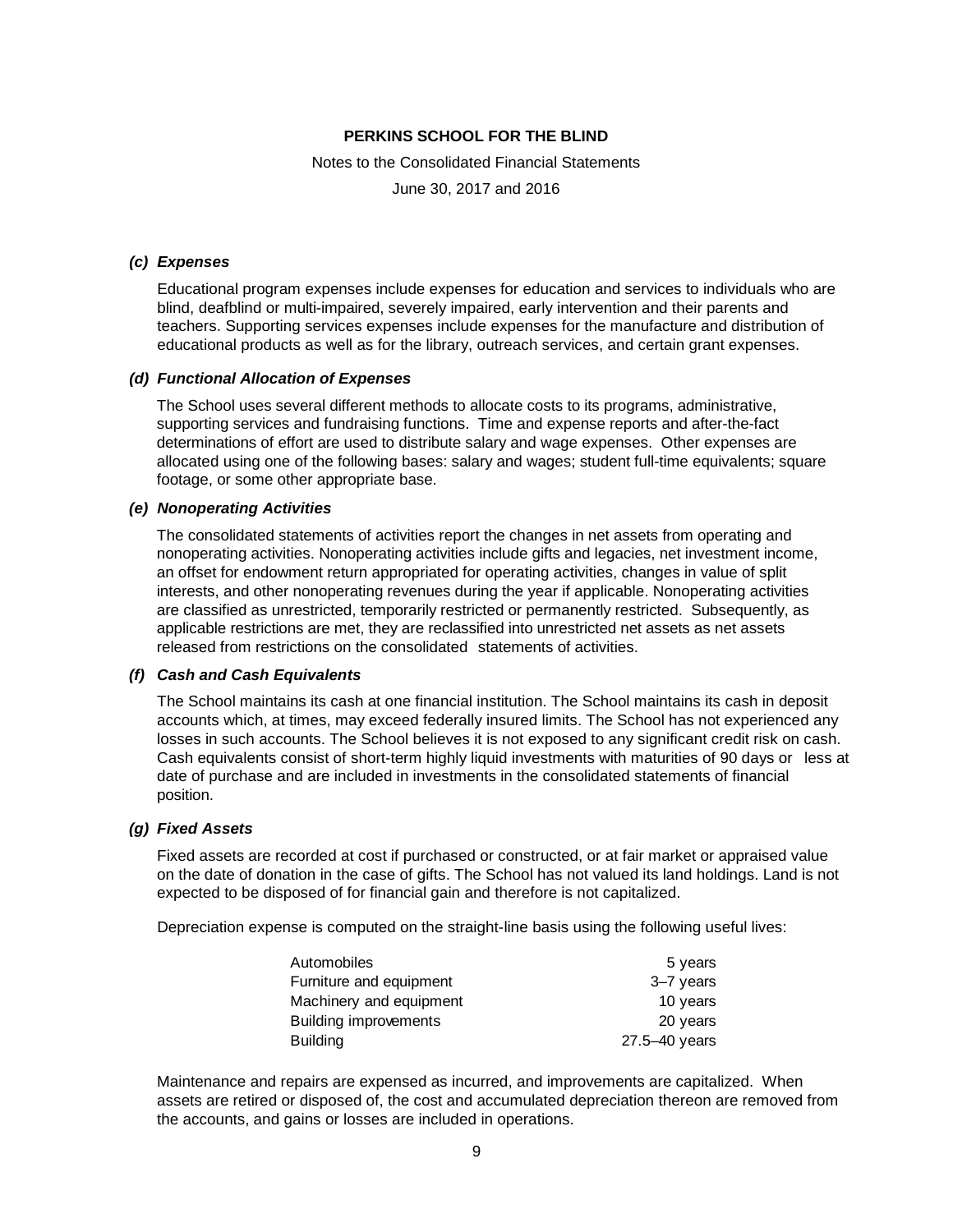Notes to the Consolidated Financial Statements

June 30, 2017 and 2016

#### *(h) Asset Retirement Obligations*

Asset retirement obligations ("ARO") are legal obligations associated with the retirement of long lived assets. These liabilities are initially recorded at fair value and the related asset retirement costs are capitalized by increasing the carrying amount of the related assets by the same amount as the liability. Asset retirement costs are subsequently depreciated over the useful lives of the related assets. Subsequent to the initial recognition, the School records period-to-period changes in the ARO liability resulting from the passage of time and revisions to either the timing or the amount of the original estimate of undiscounted cash flows and as ARO liabilities are settled.

#### *(i) Fair Value Measurements*

The School reports required types of assets and liabilities at fair value. Fair value represents the price that would be received upon the sale of an asset or paid upon the transfer of a liability in an orderly transaction between market participants as of the measurement date. GAAP establishes a fair value hierarchy that prioritizes inputs used to measure fair value into three levels:

Level 1 – Quoted prices (unadjusted) in active markets that are accessible at the measurement date for identical assets or liabilities.

Level 2 – Inputs other than quoted prices that are observable for the asset or liability, either directly or indirectly.

Level 3 – Unobservable inputs are used in situations in which little or no market data is available.

The fair value hierarchy gives the highest priority to Level 1 inputs and the lowest priority to Level 3 inputs. The School utilizes the valuation techniques that maximizes the use of observable inputs and minimizes the use of unobservable inputs to the extent possible. Transfers between categories occur when there is an event that changes the inputs used to measure the fair value of an asset or liability. Transfers between fair value categories are recognized at the end of the reporting period.

#### *(j) Assets Held by Outside Trusts*

Assets held by outside trusts include split interest agreements and perpetual trusts which are held by external trustees, as specified by the donors, and are reported by the School at fair value. Trust income is distributed at least annually to the School in accordance with the terms of the trusts and is recorded as revenue. Changes in fair value of the trusts are recorded as increases or decreases to net assets depending on the nature of the restriction. The outside trusts are all classified in Level 3 in the fair value hierarchy because they are held by the trustees in perpetuity.

The following table present activity for the years ended June 30, 2017 and 2016 for assets held by outside trusts that are classified in Level 3 of the fair value hierarchy:

|                           |     | 2017      |  | 2016        |
|---------------------------|-----|-----------|--|-------------|
| Fair value, beginning     | \$  | 8,845,718 |  | 12,788,820  |
| Unrealized gains (losses) |     | 331,849   |  | (532, 802)  |
| Distributions received    |     | (29, 923) |  | (3,410,300) |
| Fair value, ending        | \$. | 9,147,644 |  | 8,845,718   |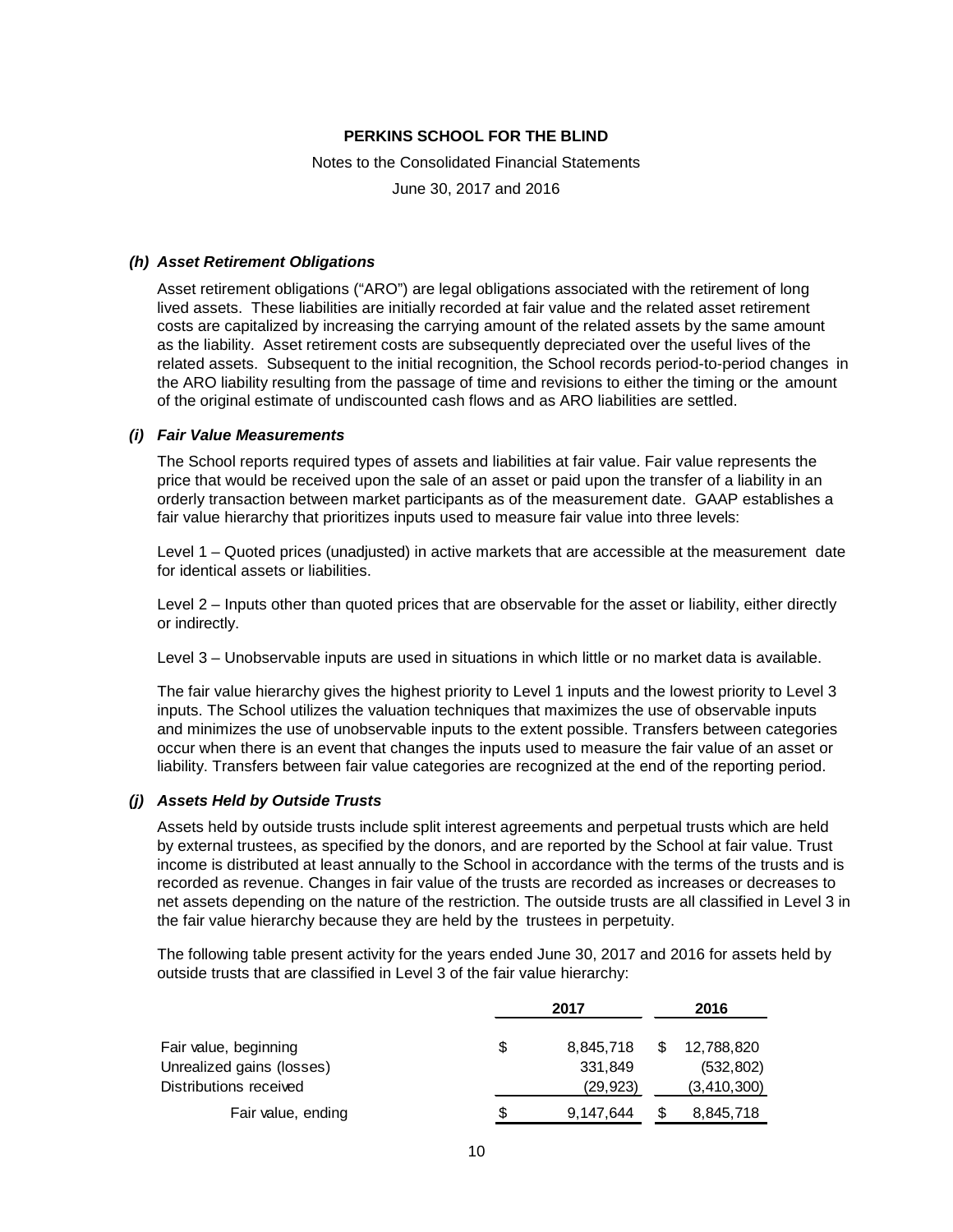Notes to the Consolidated Financial Statements

June 30, 2017 and 2016

#### *(k) Use of Estimates*

The preparation of financial statements in conformity with U.S. generally accepted accounting principles requires management to make estimates and assumptions that affect the reported amounts of assets and liabilities and disclosure of contingent assets and liabilities at the date of the financial statements and the reported amounts of revenues and expenses during the reporting period. Estimates are used in the allowances for doubtful accounts and reserve for inventory excess and obsolescence. Actual results could differ from those estimates.

# *(l) Tax Status*

The School is a tax-exempt organization as described under Section 501(c)(3) of the Internal Revenue Code (IRC) and is generally exempt from federal and state income taxes under Section 501(a) of the IRC and applicable state laws. The School believes it has no significant uncertain tax positions.

#### *(m) Reclassifications*

Certain 2016 information has been reclassified to conform to the 2017 presentation.

#### **(3) Pledges Receivable**

Pledges receivable as of June 30, 2017 and 2016 are expected to be realized in the following time frame:

|                                           | 2017            | 2016 |           |  |
|-------------------------------------------|-----------------|------|-----------|--|
|                                           |                 |      |           |  |
| One year or less                          | \$<br>1,200,831 | S    | 1,105,967 |  |
| More than one year and less than five     | 374,478         |      | 683,606   |  |
| More than five years                      |                 |      | 5,349     |  |
| Less: Present value discount              | (9,753)         |      | (18, 925) |  |
| Less: Allowance for uncollectible pledges | (150,000)       |      | (160,000) |  |
| Pledges receivable, net                   | \$<br>1,415,556 |      | 1,615,997 |  |

Pledges are recorded after discounting to the present value of future cash flows with discount rates ranging from 1.20% to 2.40% depending upon the anticipated pledge fulfillment date.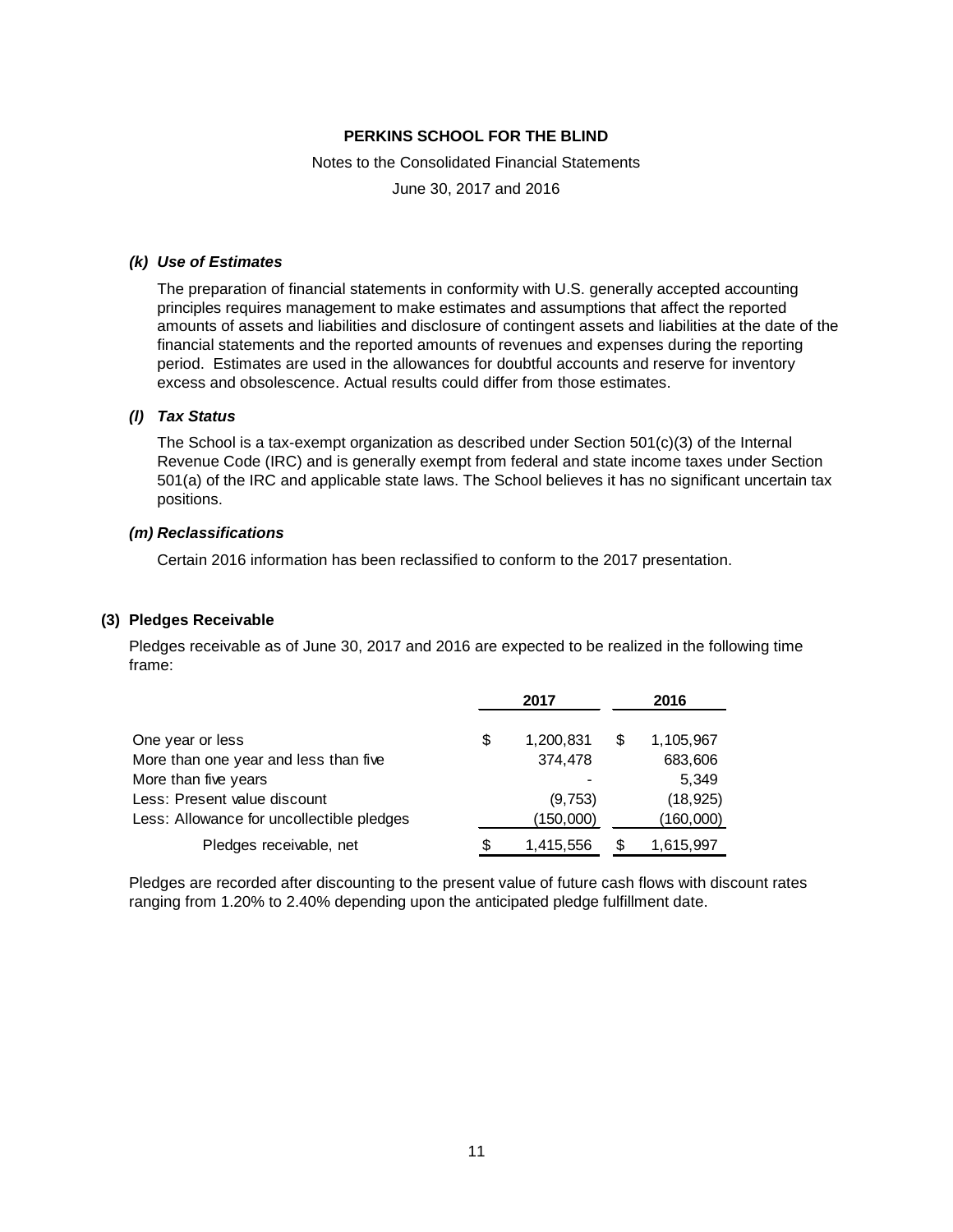Notes to the Consolidated Financial Statements

June 30, 2017 and 2016

#### **(4) Inventory**

Inventory consists of raw materials, work in progress and finished goods related to the production of braillers, appliances and other products are stated at the lower of cost (first-in, first-out method) or market.

The components of inventory at June 30, 2017 and 2016 include the following:

|                   | 2017      |    | 2016      |
|-------------------|-----------|----|-----------|
| Raw material      | 2,824,932 | \$ | 2,035,340 |
| Work in progress  | 361,266   |    | 1,416,888 |
| Finished goods    | 654.337   |    | 1,240,500 |
| Inventory reserve | (23, 685) |    | (40, 598) |
| Net inventory     | 3,816,850 | S  | 4,652,130 |

#### **(5) Investments**

The investment objective of the School is to invest its assets in a prudent manner to achieve a long-term rate of return sufficient to fund a portion of its spending and to increase investment value after inflation. The School diversifies its investments among asset classes by incorporating several strategies and managers. Major investment decisions are authorized by the School's Trustee Investment Committee that oversees the School's investments.

In addition to equity and fixed income investments, the School may also hold shares or units in institutional funds and alternative investment funds involving hedged, private equity, and real estate strategies. Hedged strategies involve funds whose managers have the authority to invest in various asset classes at their discretion, including the ability to invest long and short. Funds with hedged strategies generally hold securities or other financial instruments for which a ready market exists, and may include stocks, bonds and securities sold short and often require the estimation of fair values by the fund managers in the absence of readily determinable market values. Because of the inherent uncertainties of valuation, these estimated fair values may differ significantly from values that would have been used had a ready market existed, and the differences could be material.

Such valuations are determined by fund managers and generally consider variables such as operating results, comparable earnings multiples, projected cash flows, recent sales prices, and other pertinent information, and may reflect discounts for the illiquid nature of certain investments held. Investments also include assets associated with gift annuities.

Investments are reported at estimated fair value. If an investment is held directly by the School and an active market with quoted prices exists, the market price of an identical security is used as the reported fair value. Reported fair values for shares in registered mutual funds are based on share prices reported by the funds as of the last business day of the fiscal year. These investments are classified in Level 1 of the fair value hierarchy. The School's interests in alternative investment funds are generally reported at net asset values (NAV) reported by fund managers, which are used as a practical expedient to estimate the fair value of the School's interests therein, unless it is probable that all or a portion of the investment will be sold for an amount different from NAV. As of June 30, 2017 and 2016, the School had no plans or intentions to sell investments at amounts different from NAV.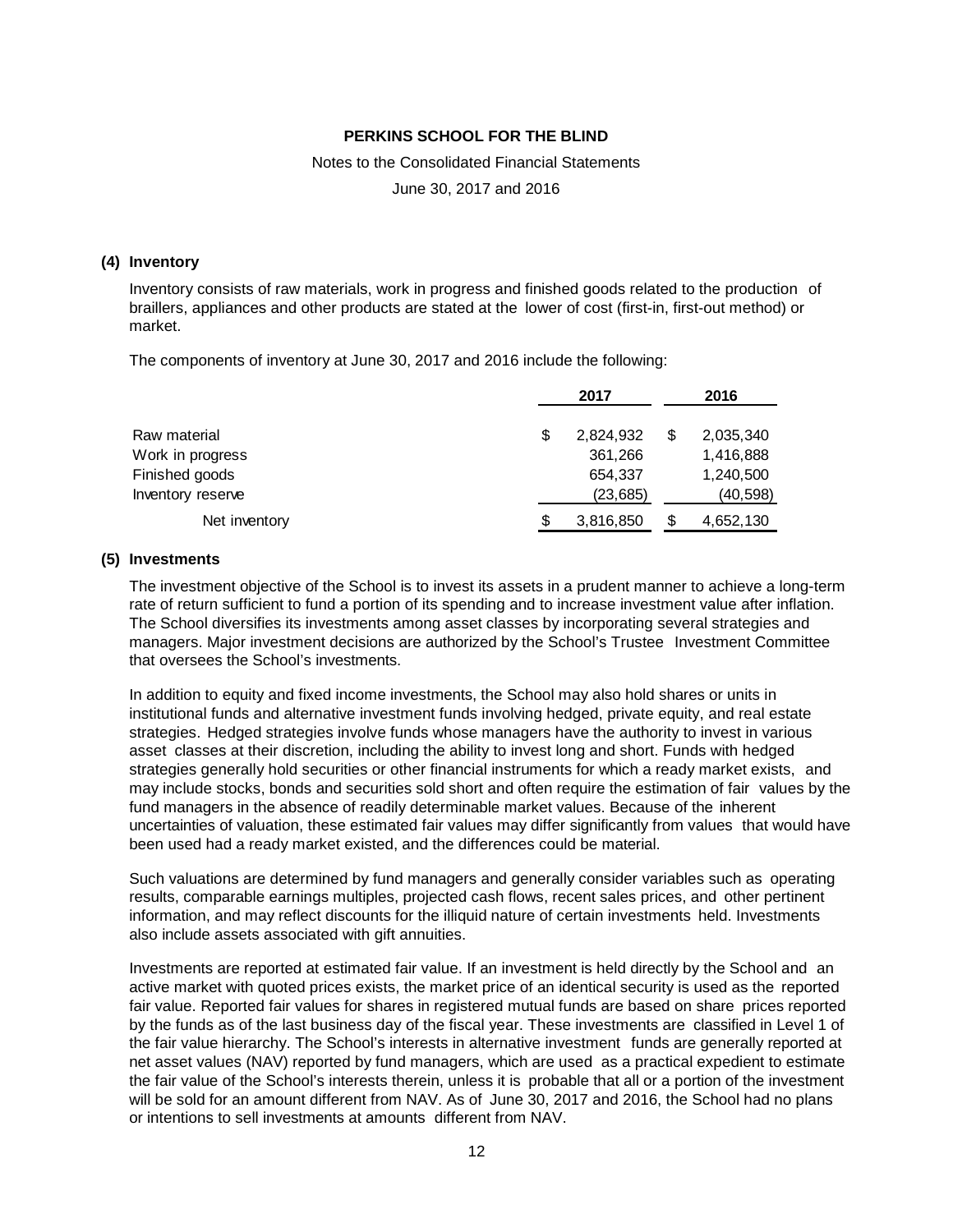Notes to the Consolidated Financial Statements

June 30, 2017 and 2016

The School's investments at June 30, 2017 are summarized in the following table by strategy, and as applicable their fair value hierarchy classification:

|                                  | <b>NAV</b>    | Level 1         | Total             |  |  |
|----------------------------------|---------------|-----------------|-------------------|--|--|
| Investments                      |               |                 |                   |  |  |
| Cash and cash equivalents        | \$            | 14,453,227<br>S | 14,453,227<br>\$. |  |  |
| Domestic bond funds              |               | 3,860,906       | 3,860,906         |  |  |
| International bond funds         | 11,945,182    | 10,480,327      | 22,425,509        |  |  |
| Domestic equity                  |               | 61,081,008      | 61,081,008        |  |  |
| International equity             | 8,706,191     | 9,860,445       | 18,566,636        |  |  |
| Real estate limited partnerships | 3,038,395     |                 | 3,038,395         |  |  |
| Private equity                   | 55,981,128    |                 | 55,981,128        |  |  |
| Hedge                            | 103,799,602   |                 | 103,799,602       |  |  |
| Total investments                | \$183,470,498 | 99,735,913<br>S | \$283,206,411     |  |  |

The School's investments at June 30, 2016 are summarized in the following table by strategy, and as applicable their fair value hierarchy classification:

|                                  | <b>NAV</b>    | Level 1           | Total         |  |  |
|----------------------------------|---------------|-------------------|---------------|--|--|
| Investments                      |               |                   |               |  |  |
| Cash and cash equivalents        | \$<br>-       | 11,762,301<br>\$. | \$11,762,301  |  |  |
| International bond funds         | 12,114,875    | 9,748,340         | 21,863,215    |  |  |
| Domestic equity                  | ۰             | 52,633,673        | 52,633,673    |  |  |
| International equity             | -             | 15,989,861        | 15,989,861    |  |  |
| Real estate limited partnerships | 6,747,006     | 357,644           | 7,104,650     |  |  |
| Private equity                   | 47,065,740    |                   | 47,065,740    |  |  |
| Hedge                            | 101,677,724   |                   | 101,677,724   |  |  |
| Total investments                | \$167,605,345 | 90.491.819        | \$258,097,164 |  |  |

The methods described above may produce a fair value calculation that may not be indicative of net realizable value or reflective of future fair values. Furthermore, while the School believes its valuation methods are appropriate and consistent with other market participants, the use of different methodologies or assumptions to determine the fair value of certain financial instruments could result in a different estimate of fair value at the reporting date.

For purposes of recording realized and unrealized gains and losses, the cost of securities sold is determined on a specific identification basis.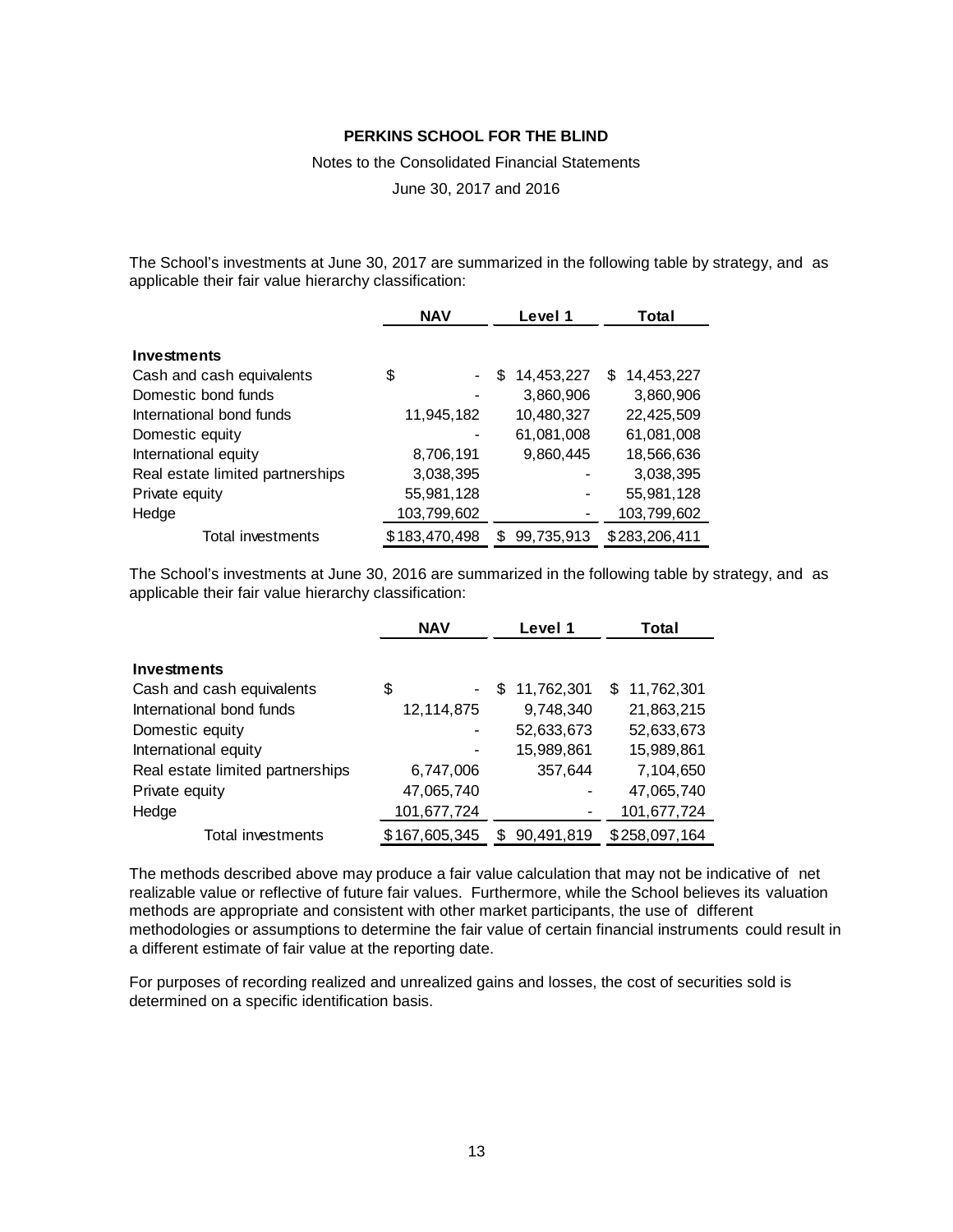Notes to the Consolidated Financial Statements

June 30, 2017 and 2016

The following table represents liquidity information, based on redemption terms, for investments as of June 30, 2017:

|                                  |     | Daily       | <b>Monthly</b> | Quarterly  | Annual                         | <b>Illiauid</b>          | <b>Total</b><br><b>Investments</b> |
|----------------------------------|-----|-------------|----------------|------------|--------------------------------|--------------------------|------------------------------------|
| Cash and cash equivalents        | \$. | 14.453.227  | \$             | \$         | \$<br>$\overline{\phantom{0}}$ | \$<br>-                  | \$<br>14,453,227                   |
| Domestic bond funds              |     | 3.860.906   |                |            |                                |                          | 3,860,906                          |
| International bond funds         |     | 10,480,327  | 11,945,182     |            |                                | $\overline{\phantom{0}}$ | 22,425,509                         |
| Domestic equity                  |     | 61,081,008  | ۰              |            |                                | $\overline{\phantom{0}}$ | 61,081,008                         |
| International equity             |     | 18,566,636  |                |            |                                |                          | 18,566,636                         |
| Real estate limited partnerships |     | -           |                |            |                                | 3.038.395                | 3,038,395                          |
| Private equity                   |     |             | 31,778,352     |            |                                | 24,202,776               | 55,981,128                         |
| Hedge                            |     |             |                | 76,779,609 | 27,019,993                     |                          | 103,799,602                        |
| Total                            |     | 108.442.104 | 43.723.534     | 76,779,609 | \$27.019.993                   | \$27.241.171             | \$283,206,411                      |

The following table represents liquidity information, based on redemption terms, for investments as of June 30, 2016: **Total**

|                                  |     | Daily      |     | <b>Monthly</b>           | Quarterly                |    | Annual     |   | Illiauid   | l otal<br>Investments |               |
|----------------------------------|-----|------------|-----|--------------------------|--------------------------|----|------------|---|------------|-----------------------|---------------|
| Cash and cash equivalents        | \$. | 11.762.301 | \$. |                          | $\overline{\phantom{a}}$ | S  | ۰          | S | -          | \$                    | 11,762,301    |
| International bond funds         |     | 9.748.340  |     | 12,114,875               | -                        |    | -          |   |            |                       | 21,863,215    |
| Domestic equity                  |     | 52,633,673 |     |                          |                          |    |            |   |            |                       | 52,633,673    |
| International equity             |     | 15,989,861 |     |                          |                          |    |            |   |            |                       | 15,989,861    |
| Real estate limited partnerships |     | 357.644    |     | $\overline{\phantom{a}}$ |                          |    | ۰          |   | 6.747.006  |                       | 7.104.650     |
| Private equity                   |     |            |     | 22,979,173               |                          |    |            |   | 24,086,567 |                       | 47,065,740    |
| Hedge                            |     |            |     |                          | 76,308,078               |    | 25,369,646 |   |            |                       | 101,677,724   |
| Total                            | \$  | 90,491,819 |     | 35.094.048               | 76.308.078               | \$ | 25.369.646 |   | 30,833,573 |                       | \$258,097,164 |

#### **Commitments**

In connection with the investments in certain limited partnership agreements, the School has an additional \$11,184,337 and \$11,529,501 committed for capital calls as of June 30, 2017 and 2016, respectively that are scheduled to be funded over a number of years.

The School may have exposure to derivative financial instruments through its mutual fund investments and alternative investments. Derivatives, such as forward foreign currency and future contracts, are used by the funds, at the discretion of the investment managers, to hedge against risk.

As of June 30, 2017 and 2016 investment return was as follows:

|                                       | 2017             |   | 2016         |
|---------------------------------------|------------------|---|--------------|
| Investment return                     |                  |   |              |
| Net change in unrealized appreciation | \$<br>31,150,327 | S | (14,999,882) |
| Net realized gains                    | 3,795,007        |   | 4,960,206    |
| Interest and dividends                | 1,465,505        |   | 1,559,601    |
| Net investment return                 | 36,410,839       |   | (8,480,075)  |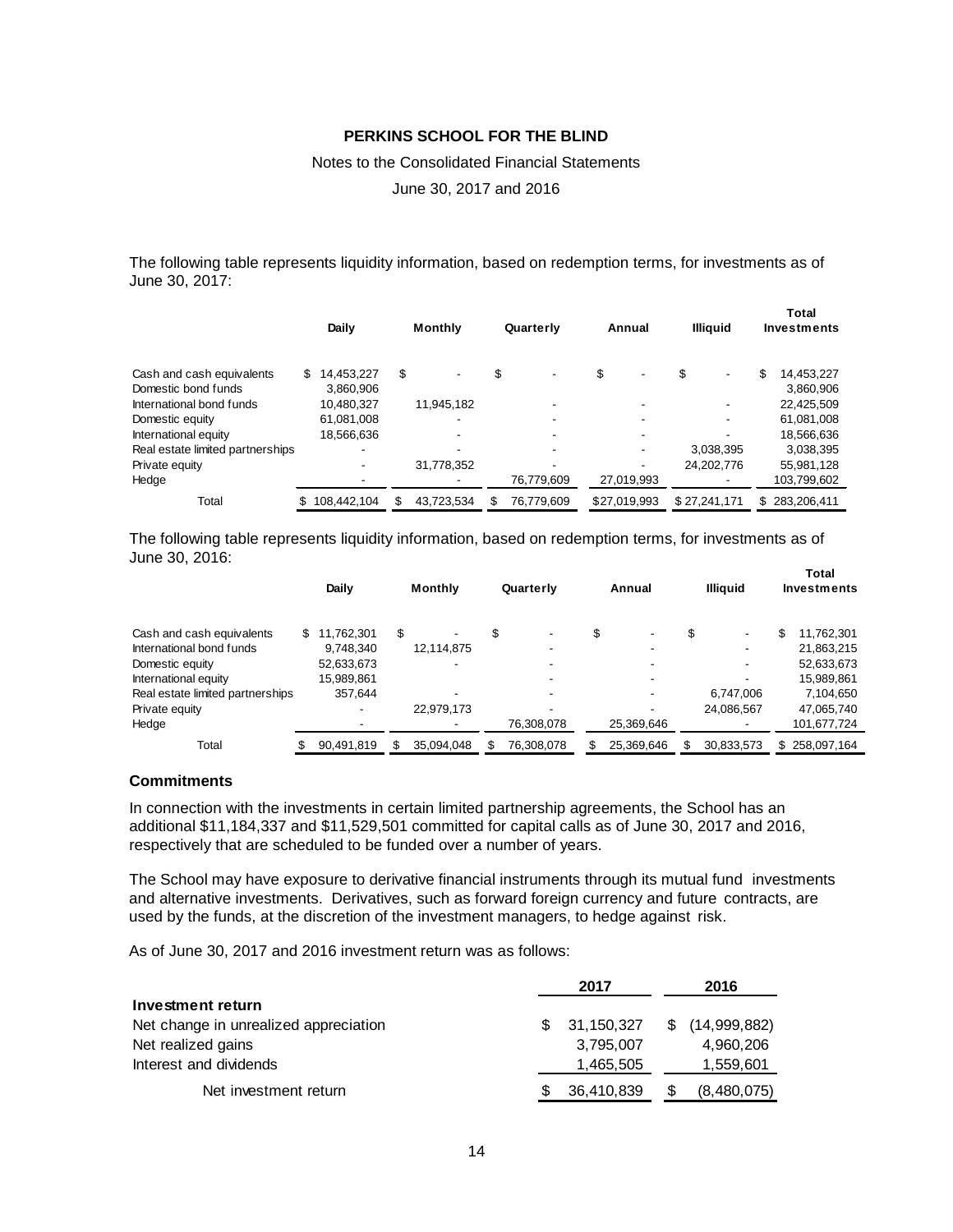Notes to the Consolidated Financial Statements

June 30, 2017 and 2016

Net investment return is net of investment management fees of \$2,735,501 and \$2,338,693 for fiscal years 2017 and 2016, respectively.

#### **(6) Net Assets**

#### *(a) Temporarily Restricted Net Assets*

The composition of temporarily restricted net assets as of June 30 is as follows:

|                                                  |   | 2017       | 2016       |
|--------------------------------------------------|---|------------|------------|
| Restricted contributions for endowment           | S | 1,637,701  | 1,859,757  |
| Unspent net endowment return and term endowments |   | 69,513,797 | 59,060,717 |
| Restricted annual gifts                          |   | 3,869,953  | 3,734,447  |
| Pledges receivable, net                          |   | 1,415,556  | 1,539,647  |
| Assets held by outside trusts                    |   | 581,552    | 543,051    |
| Total temporarily restricted net assets          |   | 77,018,559 | 66,737,619 |

#### *(b) Permanently Restricted Net Assets*

The composition of permanently restricted net assets as of June 30 is as follows:

|                                         |    | 2017       |   | 2016       |
|-----------------------------------------|----|------------|---|------------|
| Donor-restricted endowment funds        | S. | 66.494.054 | S | 66.164.756 |
| Assets held by outside trusts           |    | 8,566,092  |   | 8,302,667  |
| Total permanently restricted net assets |    | 75,060,146 |   | 74,467,423 |

#### **(7) Endowment**

The School's endowment is pooled for investment purposes and consists of approximately 100 individual funds established for a variety of purposes. The endowment consists of both donor restricted endowment funds and board designated funds functioning as endowment funds (quasi- endowment). The net assets associated with endowment funds, including funds designated by the Board of Trustees to function as endowments, are classified and reported based on the existence or absence of donor imposed restrictions.

The Board of Trustees of the School has interpreted the Uniform Prudent Management of Institutional Funds Act (UPMIFA) as requiring the preservation of the original gift as of the gift date of the donorrestricted endowment funds absent explicit donor stipulations to the contrary. As a result of this interpretation, the School classifies as permanently restricted net assets, (a) the original value of gifts donated to the permanent endowment, (b) the original value of subsequent gifts to the permanent endowment, and (c) accumulations to the permanent endowment made in accordance with the direction of the applicable donor gift instrument at the time the accumulation is added to the fund. The remaining portion of the donor-restricted endowment fund that is not classified in permanently restricted net assets is classified as temporarily restricted net assets until those amounts are appropriated for expenditure by the School in a manner consistent with the standard of prudence prescribed by UPMIFA.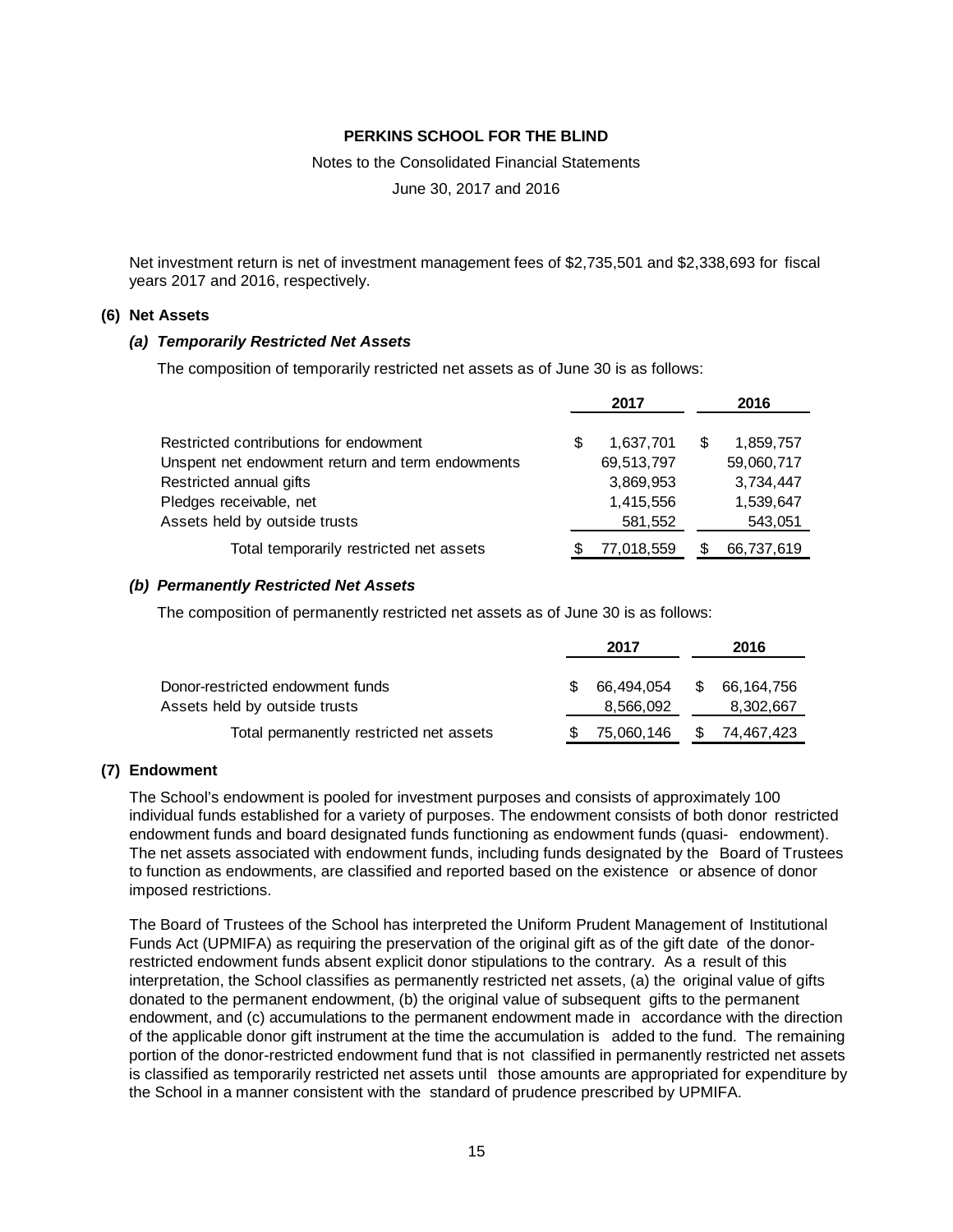Notes to the Consolidated Financial Statements

June 30, 2017 and 2016

In accordance with UPMIFA, the School considers the following factors in making a determination to appropriate or accumulate endowment funds:

- The duration and preservation of the fund.
- The purposes of the School and the donor restricted endowment fund.
- General economic conditions.
- The possible effect of inflation and deflation.
- The expected total return from income and the appreciation of investments.
- Other resources of the School.
- The investment policies of the School.

Net assets associated with endowment funds are classified and reported based on the existence or absence of donor imposed restrictions. Donor-restricted amounts reported below include term endowments and appreciation, net of underwater funds, which are reported as unrestricted net assets.

Endowment composition by type of fund as of June 30, 2017:

|                                              | Unrestricted     | Temporarily<br><b>Restricted</b>            | <b>Permanently</b><br><b>Restricted</b> | Total                        |
|----------------------------------------------|------------------|---------------------------------------------|-----------------------------------------|------------------------------|
| Donor restricted<br>Quasi (Board-designated) | S<br>144,147,861 | - \$ 71,151,498<br>$\overline{\phantom{a}}$ | 66,494,054<br>$\mathbb{S}$              | \$137,645,552<br>144,147,861 |
| Total                                        | 144,147,861      | S.<br>71,151,498                            | 66,494,054<br>S                         | \$281,793,413                |

Endowment composition by type of fund as of June 30, 2016:

|                                              |   | Unrestricted                  | Temporarily<br><b>Restricted</b>          | <b>Permanently</b><br><b>Restricted</b> | Total                        |
|----------------------------------------------|---|-------------------------------|-------------------------------------------|-----------------------------------------|------------------------------|
| Donor restricted<br>Quasi (Board-designated) | S | $(207.995)$ \$<br>130,050,464 | 60,920,474 \$<br>$\overline{\phantom{0}}$ | 66,164,756                              | \$126.877.235<br>130,050,464 |
| Total                                        |   | 129,842,469                   | 60.920.474                                | 66,164,756                              | \$256,927,699                |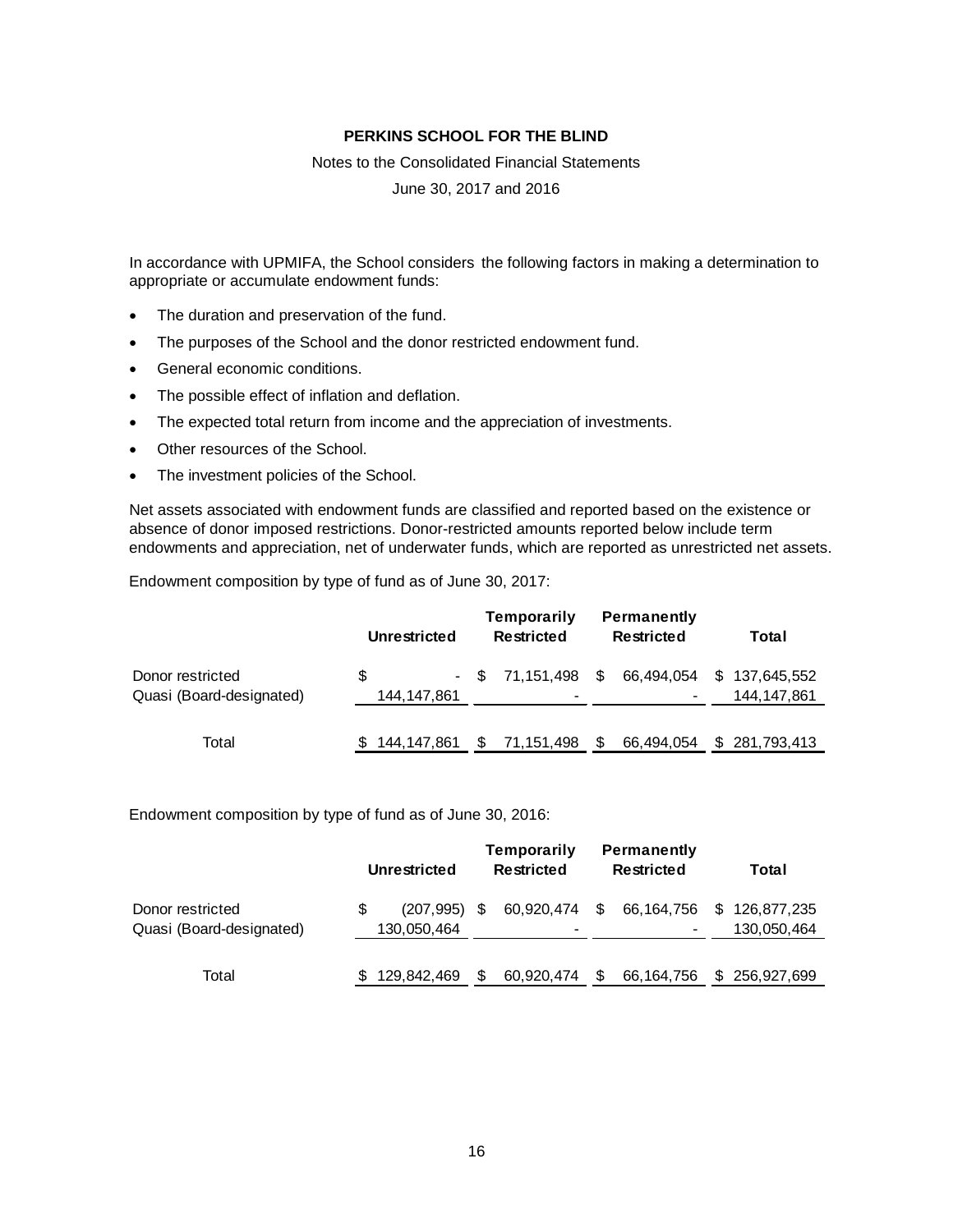# Notes to the Consolidated Financial Statements June 30, 2017 and 2016

Changes in endowment for the year ended June 30, 2017 were as follows:

|                            | <b>Unrestricted</b> |   | <b>Temporarily</b><br><b>Restricted</b> |   | <b>Permanently</b><br><b>Restricted</b> |     | Total          |
|----------------------------|---------------------|---|-----------------------------------------|---|-----------------------------------------|-----|----------------|
| Endowment at June 30, 2016 | 129,842,469<br>\$.  | S | 60,920,474                              | S | 66,164,756                              | \$. | 256,927,699    |
| Net investment return      | 18,605,751          |   | 17,397,600                              |   | 233,299                                 |     | 36,236,650     |
| Contributions              | 2,692,181           |   | 228                                     |   | 66,076                                  |     | 2,758,485      |
| Outside trust distribution |                     |   |                                         |   | 29,923                                  |     | 29,923         |
| <b>Transfers</b>           | 10,713              |   | (10, 713)                               |   |                                         |     |                |
| Released from restriction  | 120,336             |   | (285, 951)                              |   |                                         |     | (165, 615)     |
| Utilized in operations     | (7, 123, 589)       |   | (6,870,140)                             |   |                                         |     | (13, 993, 729) |

# **Endowment at June 30, 2017** \$ 144,147,861 \$ 71,151,498 \$ 66,494,054 \$ 281,793,413

Changes in endowment for the year ended June 30, 2016 were as follows:

|                            |     | <b>Unrestricted</b> |   | <b>Temporarily</b><br><b>Restricted</b> |   | <b>Permanently</b><br><b>Restricted</b> |     | Total          |
|----------------------------|-----|---------------------|---|-----------------------------------------|---|-----------------------------------------|-----|----------------|
| Endowment at June 30, 2015 | S   | 140,229,995         | S | 71,680,453                              | S | 62,316,147                              | \$. | 274,226,595    |
| Net investment return      |     | (4,364,740)         |   | (4, 187, 072)                           |   | 71,737                                  |     | (8,480,075)    |
| Contributions              |     | 736,053             |   |                                         |   | 65,000                                  |     | 801,053        |
| Outside trust distribution |     |                     |   |                                         |   | 3,410,300                               |     | 3,410,300      |
| <b>Transfers</b>           |     | 132,797             |   |                                         |   | 301,572                                 |     | 434,369        |
| Utilized in operations     |     | (6,891,636)         |   | (6, 572, 907)                           |   |                                         |     | (13, 464, 543) |
|                            |     |                     |   |                                         |   |                                         |     |                |
| Endowment at June 30, 2016 | \$. | 129.842.469         | S | 60.920.474                              | S | 66, 164, 756                            | S   | 256.927.699    |

#### **Endowment Funds with Deficits**

From time to time, the fair value of assets associated with individual donor-restricted endowment funds may fall below the value of the initial and subsequent donor gift amounts. When these donor endowments deficits exist, they are classified as a reduction of unrestricted net assets.

Deficits of this nature reported in unrestricted net assets were \$0 and \$207,995 as of June 30, 2017 and 2016, respectively. These deficits resulted from unfavorable market fluctuations.

#### **Return Objectives and Risk Parameters**

The School's endowment investment and spending activities attempt to provide a predictable stream of funding to programs supported by its endowment while seeking to maintain the purchasing power of endowment assets. Under this policy, the return objective for the endowment assets, measured over a full market cycle, shall be to maximize the return against a blended index, based on the endowment's target allocation applied to the appropriate individual benchmarks. The School expects its endowment funds over time, to provide an average rate of return of approximately 6% annually. Actual returns in any given year may vary from this amount.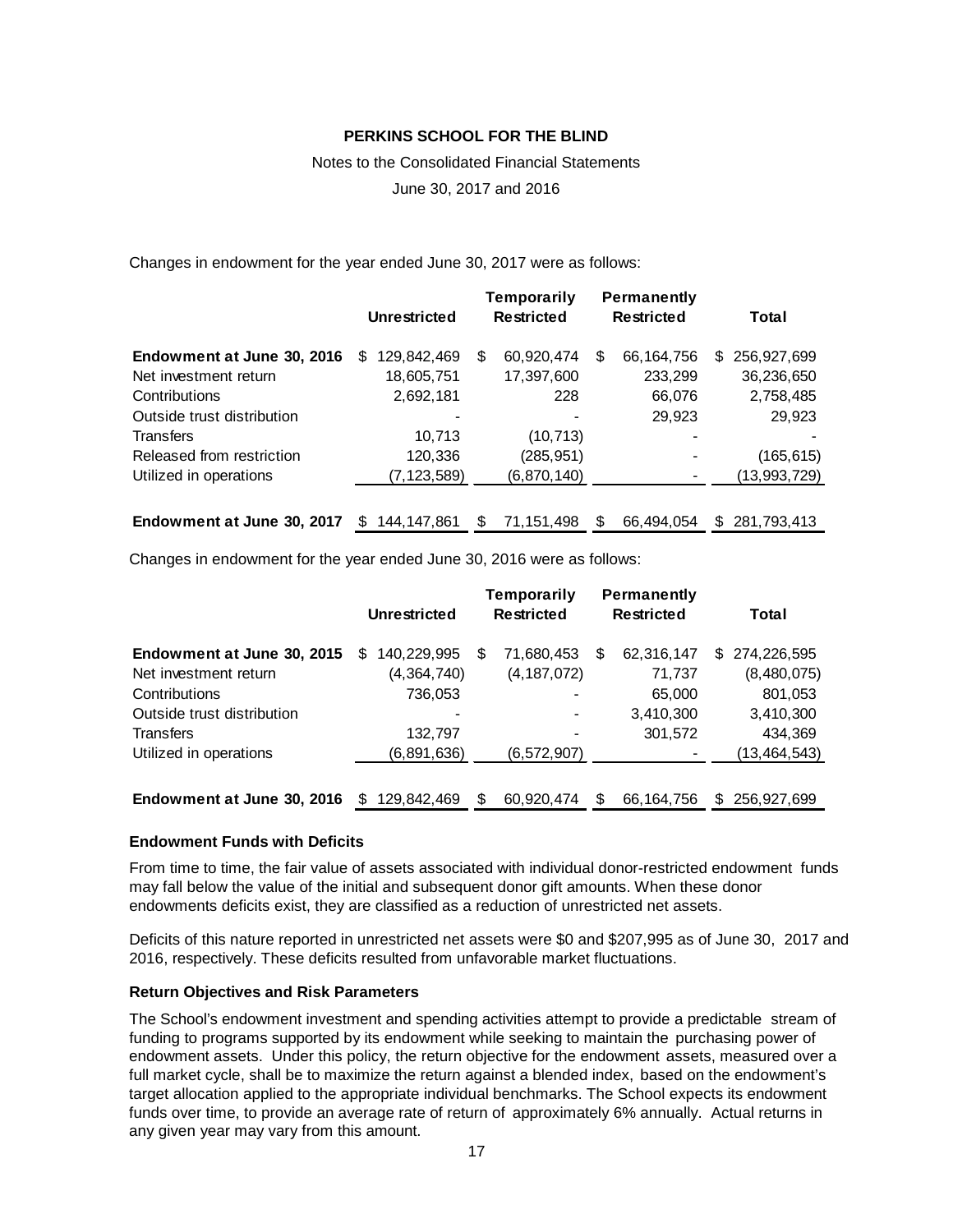Notes to the Consolidated Financial Statements

June 30, 2017 and 2016

#### **Strategies Employed for Achieving Investment Objectives**

To achieve its long-term rate of return objectives, the School relies on a total return strategy in which investment returns are achieved through both capital appreciation (realized and unrealized gains) and current yield (interest and dividends). The School targets a diversified asset allocation that places greater emphasis on equity-based investments to achieve its long-term objectives within prudent risk constraints.

# **Endowment Spending Allocation**

The School invests its endowment funds and allocates the related return for expenditure. The utilization of the endowment is determined by guidelines established by the Board of Trustees of the School. For the years ended June 30, 2017 and 2016, the established guideline was up to 5% of the average fair value of applicable endowments over the prior 12 quarters towards operational expenses and 1% towards the repayment of debt. The actual endowment draw was 5.40% and 5.43% for the years ended June 30, 2017 and 2016, respectively.

# **(8) Fixed Assets**

Fixed assets consist of the following as of June 30, 2017 and 2016:

|                                | 2017             | 2016             |  |  |
|--------------------------------|------------------|------------------|--|--|
| <b>Buildings</b>               | \$<br>59,632,186 | \$<br>59,632,186 |  |  |
| <b>Building improvements</b>   | 94,801,149       | 90,326,363       |  |  |
| Furniture and equipment        | 19,666,090       | 19,023,889       |  |  |
| Construction in progress       | 266,325          | 314,282          |  |  |
| Machinery                      | 4,373,045        | 4,299,345        |  |  |
| <b>Automobiles</b>             | 1,445,821        | 1,419,132        |  |  |
|                                | 180, 184, 616    | 175,015,197      |  |  |
| Less: Accumulated depreciation | (113, 338, 226)  | (108,292,828)    |  |  |
|                                | 66,846,390       | \$<br>66,722,369 |  |  |

Depreciation expense for the years ended June 30, 2017 and 2016 was \$5,045,398 and \$4,975,355, respectively.

#### **(9) Retirement Plan**

The Retirement Plan (the "Plan") is a defined contribution plan that qualifies under code Sections 401(a), 501(a), and 404(c) of the Internal Revenue Code. The Plan has discretionary basic contributions and supplemental discretionary contributions.

Employees with a year of continuous service who work 500 or more hours qualify for the discretionary basic contributions of the Plan. Contributions are determined annually by the Board of Trustees based on a percentage of eligible gross salary. The School contributed 3.5% of eligible employees' salaries to the Plan in 2017 and 2016. Total retirement plan expense for the years ended June 30, 2017 and 2016 was \$1,047,038 and \$1,031,907, respectively, for the discretionary basic portion of the Plan.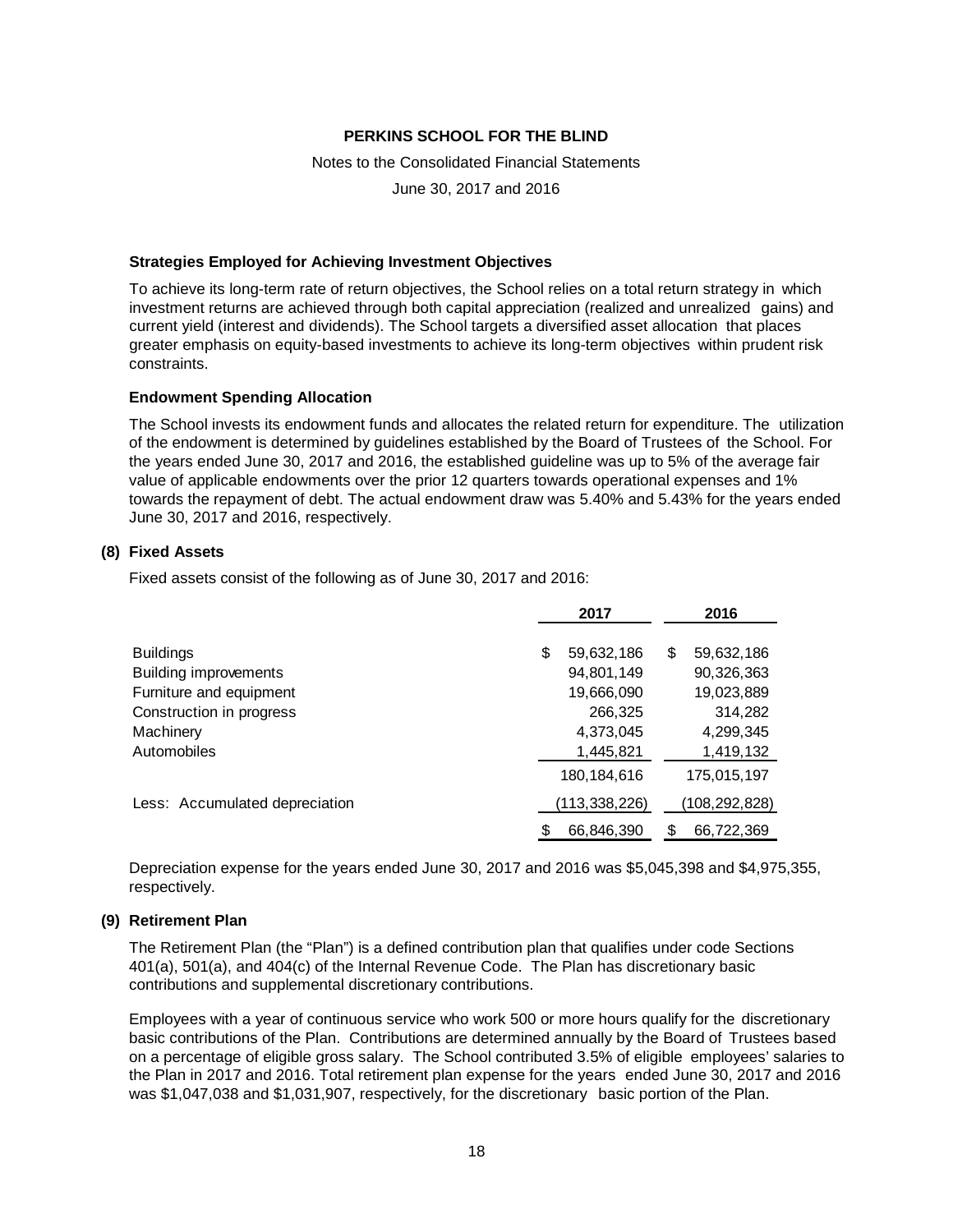Notes to the Consolidated Financial Statements

June 30, 2017 and 2016

The supplemental discretionary contributions of the Plan are made by the School based on employees' years of service. Total retirement plan expense under this portion of the Plan for the years ended June 30, 2017 and 2016 was \$1,327,598 and \$1,287,144, respectively.

#### **(10) Bonds Payable**

The Massachusetts Development Finance Agency issued \$30,000,000 in Revenue Bonds, Perkins School for the Blind Issue, Series 2010 in February, 2010. The Bondowner is TD Bank. The proceeds of the Bond were for the Lower School Project and a Central Cooling Plant. The agreement had a 15 year term, 25 year amortization, maturing in 2035, with a fixed interest rate of 4.5%. In September 10, 2012, the Bond was amended with a fix rate of 2.774% until February 2025, at which time the bond is subject to a mandatory tender. All other terms of the original issuance remain unchanged. The School has covenants of banking relationships, liquidity ratios and reporting requirements during each year. The bank requires the School to maintain a liquidity ratio.

The Massachusetts Development Finance Agency issued \$4,100,000 in Revenue Bonds, Perkins School for the Blind Issue, Series 2016 in September 2016. The bondholder is TD Bank. The agreement has a 10 year term, 15 year amortization, with a fixed interest rate of 1.98%. The proceeds of the bond have been used for renovations to the Hilton and Howe buildings and for other capital needs.

The School has met all of its covenants at June 30, 2017 and 2016.

As of June 30, 2017 and 2016, the outstanding balance of the bonds is \$30,749,036 and \$27,427,338, respectively. The School's principal payment obligations as of June 30, 2017 are as follows:

#### **Year Ended June 30,**

| 2018                     | \$<br>867,427 |
|--------------------------|---------------|
| 2019                     | 901,518       |
| 2020                     | 933,716       |
| 2021                     | 973,996       |
| 2022                     | 1,012,661     |
| Thereafter               | 26,059,718    |
| Carrying amount of Bonds | 30,749,036    |

For fiscal years 2017 and 2016 the bond interest expense was \$827,466 and \$778,840, respectively.

#### **(11) Commitments and Contingencies**

The School is engaged in legal cases that have arisen in the normal course of its operations. The School believes that the outcomes of these cases will not have a material adverse effect on the financial position of the School.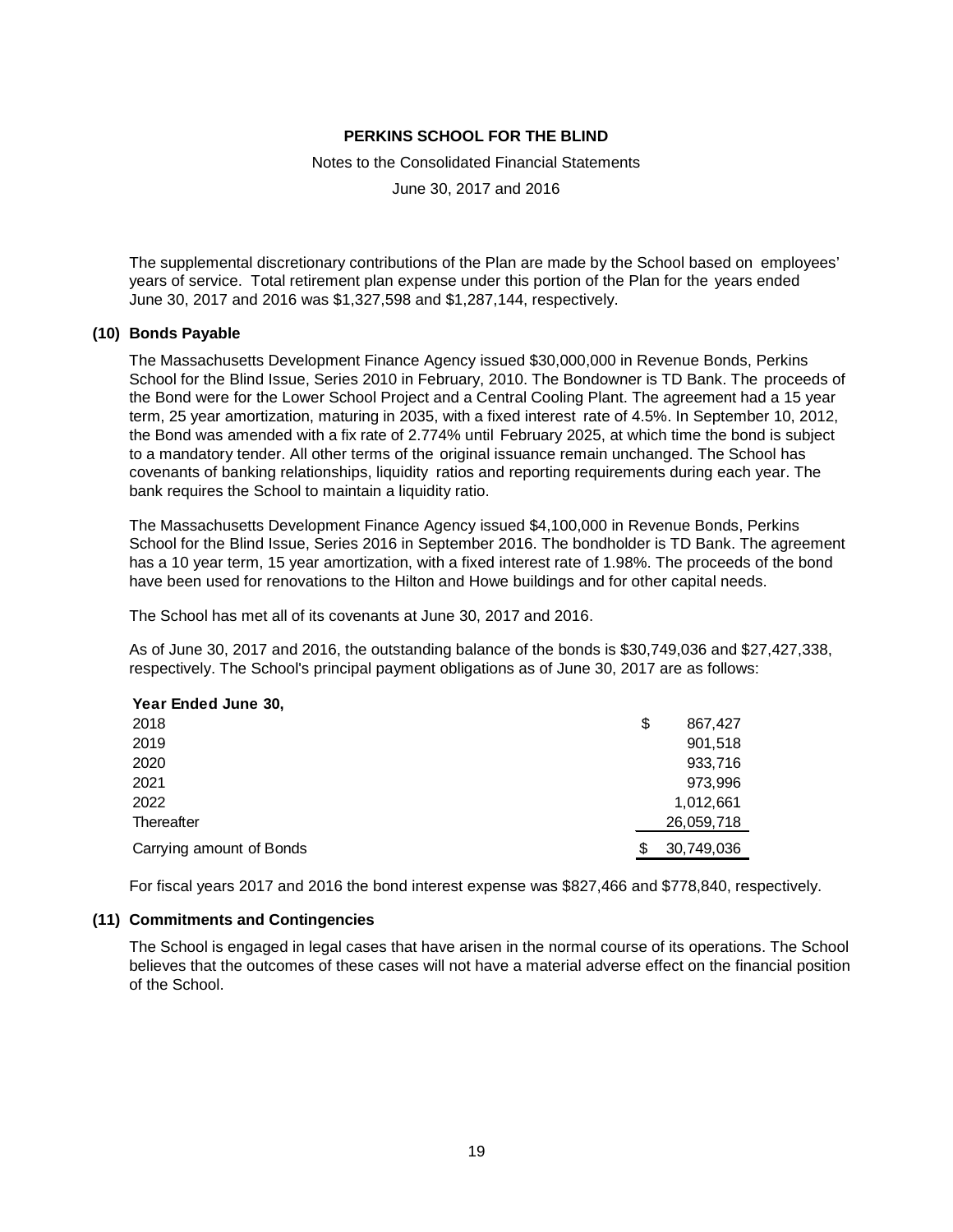Notes to the Consolidated Financial Statements

June 30, 2017 and 2016

#### **(12) John Milton Society**

John Milton Society is a Section 501(c)(3) organization. Its mission is to support one of the Perkins International Programs. John Milton Society's financial information is as follows:

|                          | 2017 |           | 2016 |          |
|--------------------------|------|-----------|------|----------|
| Investments              | \$   | 702,758   | \$   | 646,855  |
| Total net assets         |      | 702,758   |      | 646,855  |
| Contributions and grants | \$   | 223       | \$   | 252      |
| Investment income        |      | 13,107    |      | 603      |
| Unrealized gains         |      | 77,968    |      |          |
| Expenses                 |      | (35, 395) |      | (36,455) |
| Revenue less expenses    | \$   | 55,903    | \$   | (35,600) |

#### **(13) Kilimanjaro Blind Trust, Inc.**

The Kilimanjaro Blind Trust, Inc. is a Section 501(c)(3) organization. Its mission is to raise funds to support Perkins School for the Blind. Kilimanjaro Blind Trust, Inc's financial information is as follows:

|                                   | 2017 |           | 2016 |            |
|-----------------------------------|------|-----------|------|------------|
| Pledges receivable                | \$   | 34,066    | \$   | 52,146     |
| Prepaid expenses and other assets |      | 99,771    |      | 119,073    |
| Investments                       |      | 241,579   |      | 357,144    |
| Total net assets                  |      | 375,416   |      | 528,363    |
| Contributions and grants          | \$   | 8,700     | \$   | 8,201      |
| Investment income                 |      | 7,234     |      | 11,992     |
| Unrealized gains (losses)         |      | 43,046    |      | (32, 522)  |
| Expenses                          |      | (185,157) |      | (96,045)   |
| Revenue less expenses             | \$   | (126,177) | \$   | (108, 374) |

#### **(14) Related Parties**

Members of the School's Board of Trustees and senior management may, from time to time, be associated, either directly or indirectly, with companies doing business with the School. The School as a written conflict of interest policy that requires, among other things, that no member of the Board of Trustees may participate in any decision in which he or she has a material financial interest. Each Trustee is required to certify compliance with the conflict of interest policy on an annual basis as well as disclose any potential related party transactions to the audit committee.

When such a relationship exists, the School requires that such transactions be conducted at arms' length with terms that are fair and reasonable to and for the benefit of the School. For senior management, the School requires annual disclosure of significant financial interests in, or governance of employment or consulting relationships with, entities doing business with the School. When such relationships exist,